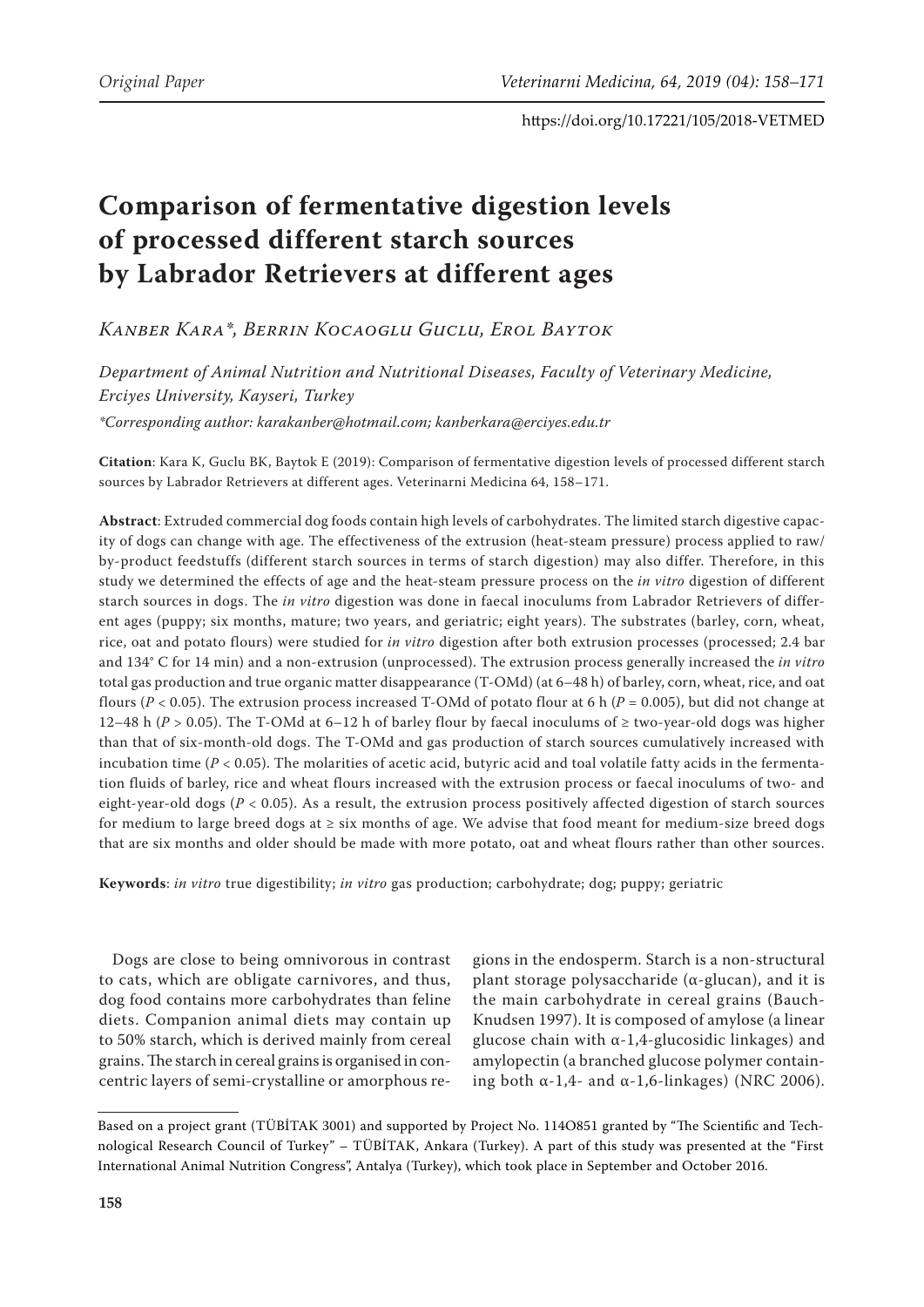The structural features and components of starch substances are associated with the starch granule (Tran et al. 2008). The National Research Council (NRC 2006) has stated that oat grain (40%), barley grain (50–52%), wheat grain (58–62%), corn grain (63–73%), rice grain (81%) and dried potatoes (65%) include high dietary starch. The α-amylases in the duodenal cavity of the dog are major enzymes involved in degrading the  $\alpha$ -1,4-bonds of amylose, amylopectin and maltodextrins of the starch molecule (Colonna et al. 1992). The activity of this enzyme is higher in dogs than in cats and canine amylase activity is more sensitive to the dietary levels of total starch (TS), which are composed of non-resistant starch (N-RS) and resistant starch (RS). The N-RS is completely hydrolysed in the small intestine and its rate of digestion is influenced by the source (Kienzle 1993; van der Meulen et al. 1997). The extrusion process in dog foods causes swelling and rupture of the granules, modification of the crystalline spectra, an increase in cold water solubility, reduction in viscosity of the starch and (partial to complete) release of amylose and amylopectin (Tran et al. 2008). The organic matter disappearance was higher for extruded potato starch and cereal grains than for their native counterparts with the exception of wheat flour, as determined by Murray et al. (2001). These findings were similar to those of Bednar et al. (2001). The results of previous researchers demonstrated that *in vitro* microbial fermentation of starches is affected by differences in starch source, fraction and process (Bednar et al. 2001; Murray et al. 2001). Moreover, amylase activity (7.1–1623 IU/g) in puppies (four to ten months of age) is lower than that of a two-year-old dog (4665 IU/g), demonstrating an age-related ability of dogs to digest starch (NRC 2006). However, there is not enough information concerning dogs of different ages. Even in the "Nutrient Requirements of Dogs and Cats" of The National Academies Press (NRC 2006) or in publications of other international scientific committees, such as "TheAssociation of American Feed Control Officials" and "The Nutritional Guidelines for Complete and Complementary Pet Food for Cats and Dogs" (AAFCO 2008; FEDIAF 2013), information is lacking concerning digestion proportions and digestion end-products for different types of carbohydrate-rich feedstuffs which are used in commercially extruded dry foods or home-made foods.

The *in vitro* gas production technique was first carried out using dog faecal inoculums by Sunvold

et al. (1995a). This *in vitro* technique is a modification an *in vitro* method for humans (Titgemeyer et al. 1991) and was first used to determine the digestion of fibrous compounds in the human digestive tract. This technique is different from the one used for herbivores (i.e. ruminants and rabbits). Recently, the *in vitro* digestion values and digestion products of feedstuffs used in dog foods have been studied using the aforementioned technique of dog faecal inoculums and dog gut ingredients (Bednar et al. 2001; Cutrignelli et al. 2009; Bosch et al. 2013). The *in vitro* gas production studies based on dog faecal inoculums have been focused on feedstuffs including high carbohydrates. Sunvold et al. (1995b) stated that the results of *in vitro* digestion studies, which were performed using faecal inoculums of an English Pointer (no age given), were similar to and reflected the results of *in vivo* digestion study. Bednar et al. (2001) showed that the microbial fermentation described in an *in vitro* digestion study carried out with dogs (mixed breeds and no ages given) mirrored those of an *in vivo* study in terms of starch and fibre degradability. Moreover, our preliminary study showed that heatsteam pressure processing of starch sources positively influenced *in vitro* digestion indicators and also that *in vitro* starch digestion of puppy dogs was lower than that of older dogs (Kara et al. 2016).

We hypothesised that the application of the extrusion process to different starch feedstuffs would have different effects on digestibility values in puppies, mature or geriatric dogs. In this case, an answer to the "Which starch source can we use at different ages?" question was sought. Thus, the aim of the present study was to determine and compare *in vitro* total gas production and *in vitro* true organic matter disappearance after incubation times of varying durations. Further, we wished to determine the volatile fatty acid composition of the digestive fluids of extruded and nonextruded cereal and potato flours using inoculums prepared from the faeces of dogs of different ages.

#### **MATERIAL AND METHODS**

The animal care procedures for the experiment and other processes were conducted under research protocol 14/021-2014 and were approved by the Local Ethics Committee for Animal Experiments of Erciyes University, Kayseri-Turkey.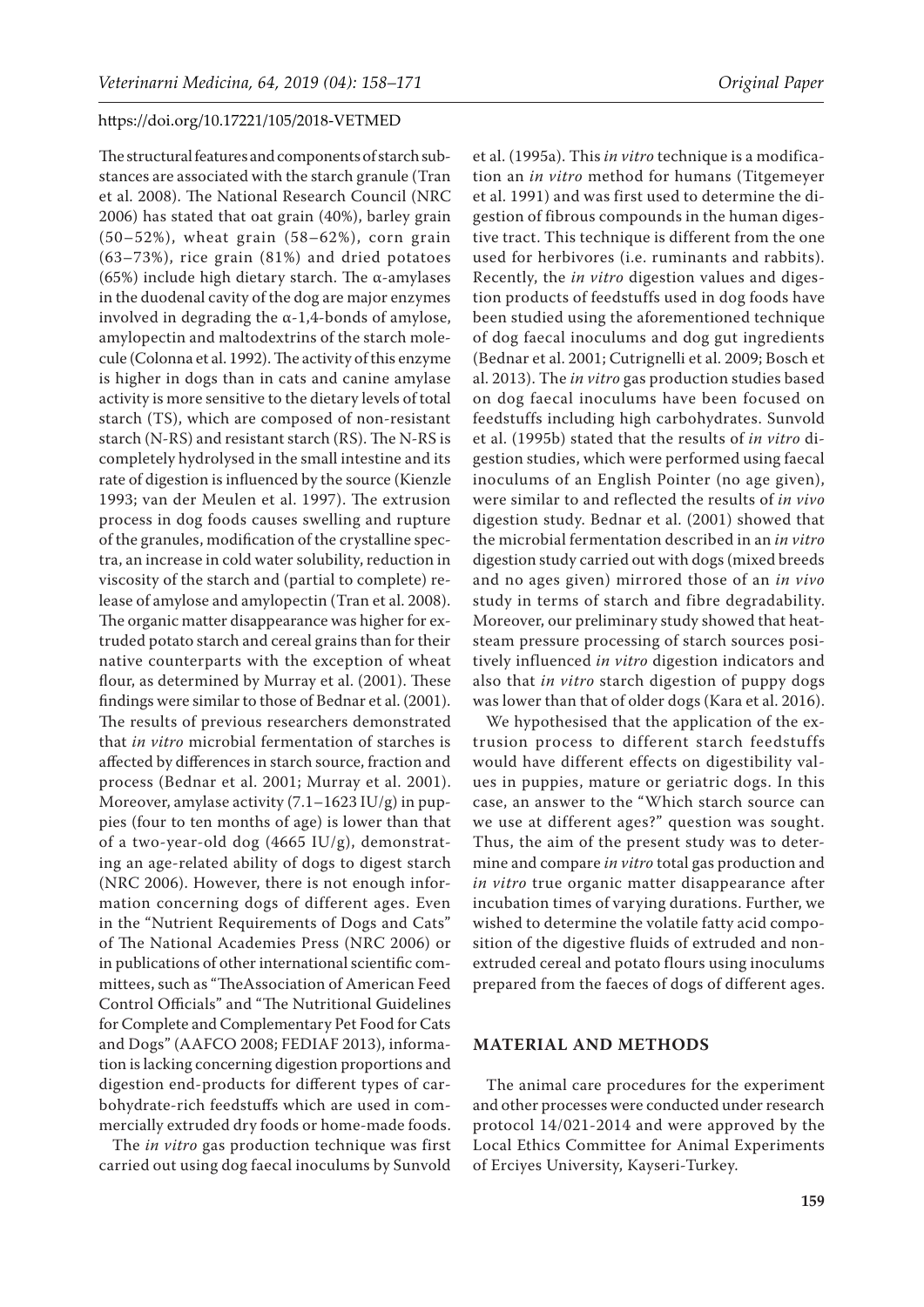**The starch sources**. In the present study, nonstructural carbohydrate sources, which are used in commercial dog food, such as barley, corn, wheat, rice, oat and potato flours were used. The feedstuff was purchased from a company in Kayseri, Turkey. The samples of feedstuff were "processed feedstuffs", i.e. extruded at 134 °C and 2.1 bar pressure for 14 minutes (processing time for 4 min + drying time for 10 min) using an autoclave (SM-23B, Elektro-Mag, Turkey) (Serrano 1997) and cooled under laboratory conditions. The processed flours hardened after cooling, and then they were milled to pass through a 1-mm sieve (IKA Werke, Staufen im Breisgau, Germany). The *in vitro* digestion technique was performed for "unprocessed feedstuff " (non-extruded or without heat and pressure) and "processed feedstuff" (or extruded feedstuffs) samples for the aforementioned feedstuffs.

**The inoculum of dog faeces**. The faecal samples used as an inoculum in the current study were obtained from two six-month-old, two twoyear-old and two eight-year-old male Labrador Retriever dogs, which were kept in individual cages  $(2.50 \times 2.50 \times 1.25 \text{ m})$  at a kennel facility. The dogs were fed with commercial dry-type extruded dog food for four weeks before the faeces were collected. The puppies were fed with a commercial drytype extruded dog food containing approximately 30% of crude protein (CP), 17% of ether extract (EE), 7% of ash and 2.5% of crude fibre (CF) on a dry matter (DM) basis. The mature dogs were fed a commercial extruded dog food containing approximately 25% crude protein, 15% ether extract, 8% ash and 3% crude fibre on a dry matter basis. The geriatric dogs were fed with approximately 18% crude protein, 10% ether extract, 8% ash and 5% crude fibre on a dry matter basis. The daily amount (g) given to the dogs was calculated individually each week according to live weight changes. The total daily amount of food was given as two meals for the puppies and one meal for the adult dogs. The daily metabolisable energy consumption of the dogs was calculated using the following formulas proposed for puppies (1) and adult dogs (2) by the National Research Council (NRC 2006):

 $ME = 130 \times BW^{0.75} \times 3.2 \times [e^{(-0.87 \times p)} - 0.1]$  (1)

where:

ME – metabolisable energy (kcal/day);  
\n
$$
p
$$
 – BW<sub>a</sub>/BW<sub>m</sub>;

#### https://doi.org/10.17221/105/2018-VETMED

 $\begin{array}{lll} \mathrm{BW} & \quad \mathrm{--\,actual\,body\,weight\,at\,time\,of\,evaluation\,(kg)}; \\ \mathrm{BW} & \quad \mathrm{--\,expected\;matter\,body\,weight\,(kg)}; \end{array}$  $-$  expected mature body weight (kg); *e* – base of natural log @ 2.718.

$$
ME = 105 \times BW^{0.75}
$$
 (2)

where:

ME – metabolisable energy (kcal/day); BW – body weight (kg).

The faecal samples were selected with a score ranging from 2.0 to 2.5 according to the Waltham Stool Scoring System (Waltham Centre for Pet Nutrition, Leicestershire, UK). Faecal samples were collected soon after defecation, were transferred into a thermos containing water at 39 °C and then transported to the laboratory. The samples were diluted at a 1 : 10 ratio with 0.9% sterile serum physiologic solution (Polifleks, Polifarma, Turkey) using a laboratory type blender (Waring Products Division, Torrington C.T., USA). Diluted faecal inoculums were filtered through four layers of cheesecloth under constant  $CO<sub>2</sub>$  gas (anaerobically) and used in the *in vitro* digestion technique as inoculum.

**Chemical analyses of feedstuffs**. Association of American Feed Control Officials (AOAC 1990) methods were used to determine dry matter, ash, crude protein, ether extract, and crude fibre composition in the different starch sources in the form of flours. Nitrogen-free extract was calculated according to the formulation:

$$
NFE = DM - (EE + CP + ash + CF)
$$
 (3)

where:

| <b>NFE</b> | - nitrogen-free extract (%); |
|------------|------------------------------|
| DM         | $-$ dry matter $(\%)$ ;      |
| EE.        | $-$ ether extract $(\%)$ ;   |
| CP.        | $-$ crude protein $(\%)$ ;   |
| CF.        | $-$ crude fibre $(\%)$ .     |

Total starch, resistance starch and non-resistance starch contents of feedstuffs were analysed using Megazyme assay procedures (Bray Business Park, Bray, Co. Wicklow, Ireland).

For determination of starches, the  $100 \pm 5$  mg samples of feedstuff were incubated in a shaking water bath with 4.0 ml of pancreatic α-amylase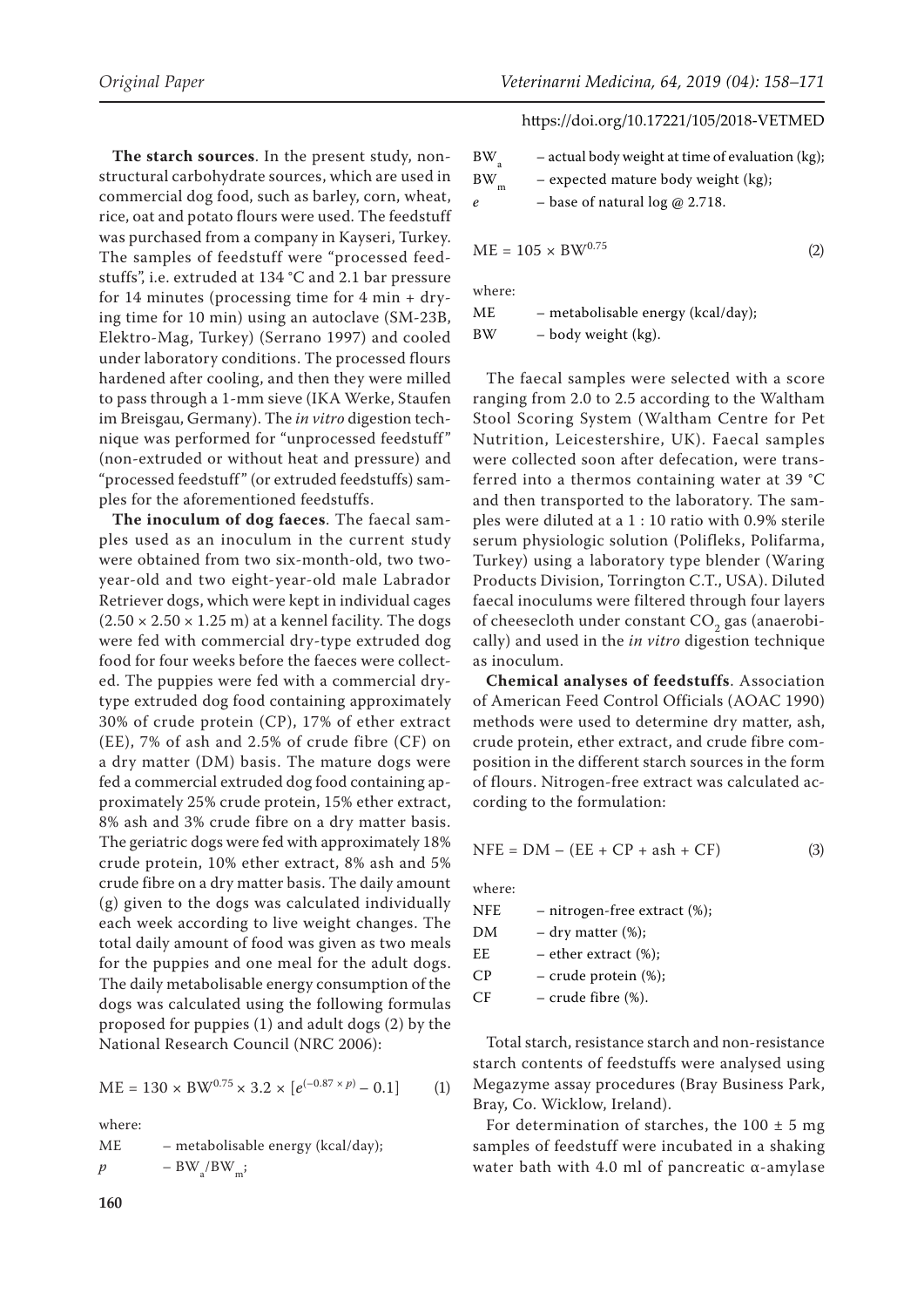(10 mg/ml) containing amyloglucosidase (3 IU/ml) for 16 h at 37 °C, during which time the non-resistant starch was solubilised and hydrolysed to d-glucose. The reaction was terminated by addition of an equal volume of ethanol and the resistance starch was recovered as a pellet upon centrifugation. This was then washed twice with 4.0 ml of ethanol (99% and 50% v/v, respectively), and then centrifuged at 3000 rpm for 10 min. Free liquid was removed by decantation. At the end of this procedure, hydrolysis and solubilisation of nonresistance starch was completed.

For measurement of resistance starch, 2 ml of 2.0 M KOH were added to each tube to re-suspend the pellets (and dissolve the resistance starch) by stirring for 20 min in a cold water bath over a magnetic stirrer. This solution was neutralised with 8 ml of 1.2 M sodium acetate buffer (pH 3.8) and the starch was quantitatively hydrolysed to glucose with 0.1 ml of amyloglucosidase. The D-glucose was measured with glucose oxidase/peroxidase reagent and this was a measure of the resistance starch content of the sample.

For measurement of non-resistant starch, the supernatant solutions obtained on centrifugation of the initial incubation were combined with the supernatants obtained from the subsequent two 50% ethanol washes and the volume was adjusted to 100 ml with 100 mM sodium acetate buffer (pH 4.5) in a volumetric flask. The 0.1 ml aliquots of this solution (in duplicate) were incubated with 10 μl of dilute amyloglucosidase solution (300 IU/ml) in 100 M sodium malate buffer (pH 6.0) for 20 min at 50 °C. Then, 3.0 ml of glucose oxidase/peroxidase reagent was added, and the tubes were incubated for another 20 min at 50 °C. The absorbance of liquid was measured at 510 nm against a reagent blank, and the content of non-resistant starch was calculated. The total starch was calculated as:

$$
TS = RS + N-RS \tag{4}
$$

where: TS – total starch; RS – resistance starch; N-RS – non-resistance starch.

**The** *in vitro* **digestion technique**. As inoculum, fresh faecal samples were used. In the *in vitro* digestion technique, the starch sources (substrates) were incubated with faecal inoculum and fermentation Table 1. Composition of *in vitro* fermentation medium

| Component                                        | Amount |
|--------------------------------------------------|--------|
|                                                  |        |
| Solution $A^a$ (ml/l)                            | 330.0  |
| Solution $B^b$ (ml/l)                            | 330.0  |
| Trace mineral solution <sup>c</sup> (ml/l)       | 10.0   |
| Water-soluble vitamins <sup>d</sup> (ml/l)       | 20.0   |
| Folate: biotin solution <sup>e</sup> (ml/l)      | 5.0    |
| Riboflavin solution <sup>f</sup> (ml/l)          | 5.0    |
| Hemin solution <sup>g</sup> (ml/l)               | 2.5    |
| Short-chain fatty acids <sup>h</sup> (ml/l)      | 0.4    |
| Resazurine <sup>i</sup> (ml/l)                   | 1.0    |
| Distilled $H_2O$ (ml/l)                          | 296.0  |
| Yeast extract (g/l)                              | 0.5    |
| Trypticase $(g/l)$                               | 0.5    |
| $\text{Na}_2\text{CO}_3\left(\frac{g}{l}\right)$ | 4.0    |
| Cysteine $HCI^*H_2O$ (g/l)                       | 0.5    |

<sup>a</sup>Composition (g/l): NaCl, 5.4; KH<sub>2</sub>PO4, 2.7; CaCl<sub>2</sub>\*H<sub>2</sub>O, 0.16; MgCl<sub>2</sub>\*6H<sub>2</sub>O, 0.12; MnCl<sub>2</sub>\*4H<sub>2</sub>O, 0.06; CoCl<sub>2</sub>\*6H<sub>2</sub>O, 0.06;  $(NH_4)_2SO_4$ , 5.4

<sup>b</sup>Composition: K<sub>2</sub>HPO<sub>4</sub>, 2.7 g/l

c Composition (mg/l): ethylene diamine tetraacetic acid (disodium salt), 500; FeSO<sub>4</sub>\*7H<sub>2</sub>O, 200; ZnSO<sub>4</sub>\*7H<sub>2</sub>O, 10;  $\rm MnCl_2^*4H_2O$ , 3;  $\rm H_3PO_4$ , 30;  $\rm CoCl_2^*6H_2O$ , 20;  $\rm CuCl_2^*2H_2O$ , 1; NiCl<sub>2</sub>\*6H<sub>2</sub>O, 2; Na<sub>2</sub>MoO<sub>4</sub>\*2H<sub>2</sub>O, 3

 $d$ Composition (mg/l): thiamine-HCl, 100;  $D$ -pantothenic acid, 100; niacin, 100; pyridoxine, 100; *p*-aminobenzoic acid, 5; vitamin  $B_{12}$ , 0.25

<sup>e</sup> Composition (mg/l): folic acid, 10; d-biotin, 2;  $NH<sub>4</sub> HCO<sub>3</sub>$ , 100 f Composition: riboflavin, 10 mg/l in 5 mmol/l of hepes g Hemin: hemin 500 mg/l of 10 mmol/l NaOH

hComposition: *n*-valerate, isovalerate, isobutyrate and DL alpha-methylbutyrate, 250 ml/l

i Composition: 1 g resazurine/l distilled water

medium, which contained solution A, solution B, trace mineral solution, water-soluble vitamins, folate:biotin solution, riboflavin solution, hemin solution, short-chain fatty acids, resazurine, yeast extract, trypticase,  $\text{Na}_2\text{CO}_3$  and cysteine HCl\*H<sub>2</sub>O (Table 1) (Sunvold et al. 1995a; Bosch et al. 2008). The  $310 \pm 10$  mg dry matter of feedstuff samples were incubated with 30 ml of fermentation medium mixture and 1 ml of fresh faecal inoculum in a 100-ml aerobic glass fermenter (Model Fortuna, Haberle Labortechnik, Germany). The *in vitro* gas production was carried out separately for both extruded and non-extruded feedstuffs and faecal inoculums of dogs at three different ages (six months, two years and eight years). The initial volumes of the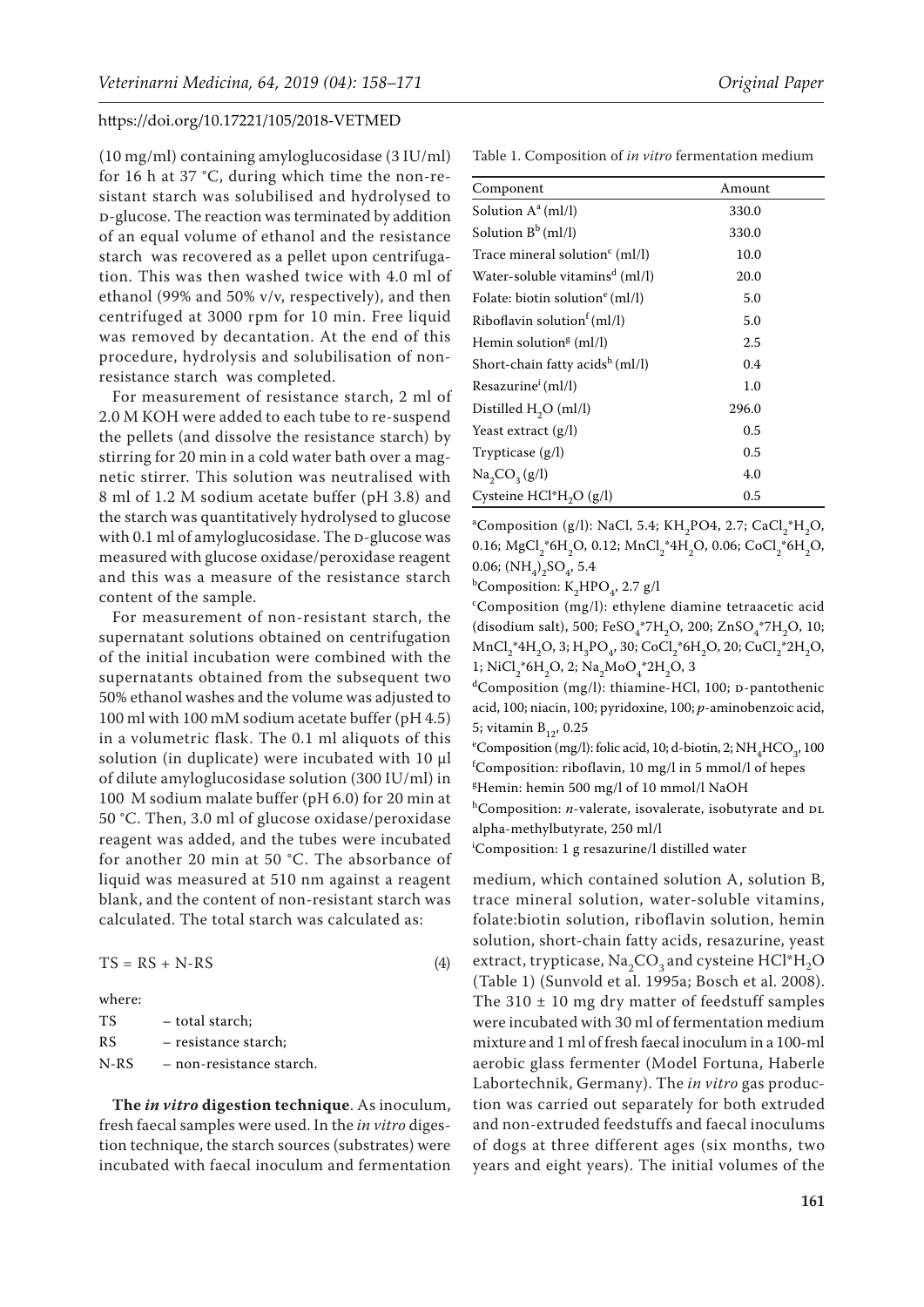fermenters were recorded and incubated in a water bath with a thermostat (Yapar Stainless Steel, Turkey) at 39.0 ± 0.2 °C up to 48 hours. The *in vitro* gas production was performed with six replicates (fermenter) per feedstuff sample. In addition, six blank fermenters (no template = medium mixture plus faecal inoculum) were used to calculate the total gas production.

**Determination of cumulative gas production**. The total cumulative gas volume of the incubated samples was recorded from the calibrated scale on the syringe at 6, 12, 24 and 48 hours.

**Determination of** *in vitro* **true organic matter disappearance and volatile fatty acid values**. For the *in vitro* true organic matter disappearance (T-OMd) and determination of feedstuffs, incubation of the *in vitro* fermenter was stopped at 6, 12, 24 and 48 hours. The *in vitro* fermenters were stopped at 12 and 24 h, and then the volatile fatty acid concentrations in the fermentation fluids were analysed.

The *in vitro* T-OMd was determined by filtering the fermentation residues using a vacuum unit (Velp Dietary Fibre Analyzer, Italy) on pre-weighed glass crucibles (Velp, porosity #2, Italy), which were dried at 105 °C; the residual was burned at 550 °C. *In vitro* T-OMd was calculated as:

$$
T-CMd = 1 - [(OM residue - OM blank) / \text{initial OM}] \times 100
$$
 (5)

where:

T-OMd – true organic matter disappearance; OM – organic matter.

Fermentation of the approximately 10 ml of digestive fluid in the fermenter was halted at 12 and 24 h and samples were collected in Falcon tubes. The digestive fluid was filtered through four layers of muslin; 2 ml of the sample were mixed with 0.5 ml of 25% (w/v) meta-phosphoric acid and kept frozen  $(-20 \degree C)$  in microcentrifuge tubes. The frozen samples were thawed at 4 °C and centrifuged at 15 000 *g* for 15 min using a microcentrifuge (Gyrozen 1524, Daejeon, Republic of Korea). Then, the supernatants were filtered using a filter apparatus with a 0.22-mm pore diameter (Millex Filter Unit, Merck Millipore Ltd, Ireland), and filtrates were transferred into vials (Chromacol, USA). Analysis of the volatile fatty acid was carried out using a gas chromatograph

(TRACETM 1300, Thermo Scientific, USA), which was equipped with a flame ionization detector with an auto sampler (AI 1310, Thermo Scientific, USA) and polyethylene glycol columns (length: 60 m, i.d:  $0.25$  mm  $\times$  0.25 µm, film thickness: 0.25 µm) (TG-WAXMS, Thermo Scientific, USA). The carrier gas was helium at a constant flow rate of 1.5 ml/min. The injection volume was  $0.5 \mu$ . The samples were injected via split mode. The injection port temperature was 280 °C. The oven temperature was programmed to increase from 160 °C to 180 °C at a rate of 20 °C/min. The airflow was 350 ml/min, and hydrogen flow was 35 ml/min. The temperature of the flame ionization detector was 300 °C. Oven run time was 10 min. The concentrations of volatile fatty acid as mmol/l were identified using the Xcalibur<sup>TM</sup> software program (Thermo Fisher Scientific, USA). The percentage of volatile fatty acid [acetic  $(A)$ , butyric  $(B)$ , and propionic  $(P)$  acids], and  $A/P$  and  $(A + B)/P$  ratios were determined (Ersahince and Kara 2017).

**Statistical Analysis**. The experimental data were first subjected to Levene's test to detect the homogeneity of variance. Multivariate analyses were implemented for homogeneous variances using general linear model procedures to test treatment differences. Data for *in vitro* dog digestion were analysed using a randomised complete design with each process (extruded or non-extruded) × three different inoculums (six months, two years and eight-year-old dogs).

The data were analysed using the following statistical model:

$$
Y_{ijk} = \mu + E_i + D_j + ED_{ij} + e_{ijk}
$$
 (6)

where:

 $Y_{ijk}$  – the dependent variable;  $\mu$  – overall mean; *Ei* – effect of *i –* process on the observed parameters; *D* – effect of *j* – inoculums on the observed parameters;

 $ED_{ii}$  – interaction between the  $i$  – process and  $j$  – inoculums;

 $e_{ijk}$  – the standard error term.

The means were separated by Tukey's multiple range test at  $P < 0.05$ . Because extruded processing  $\times$  inoculum interactions were significant for the parameters, data were then analysed among extruded processing and inoculum using one-way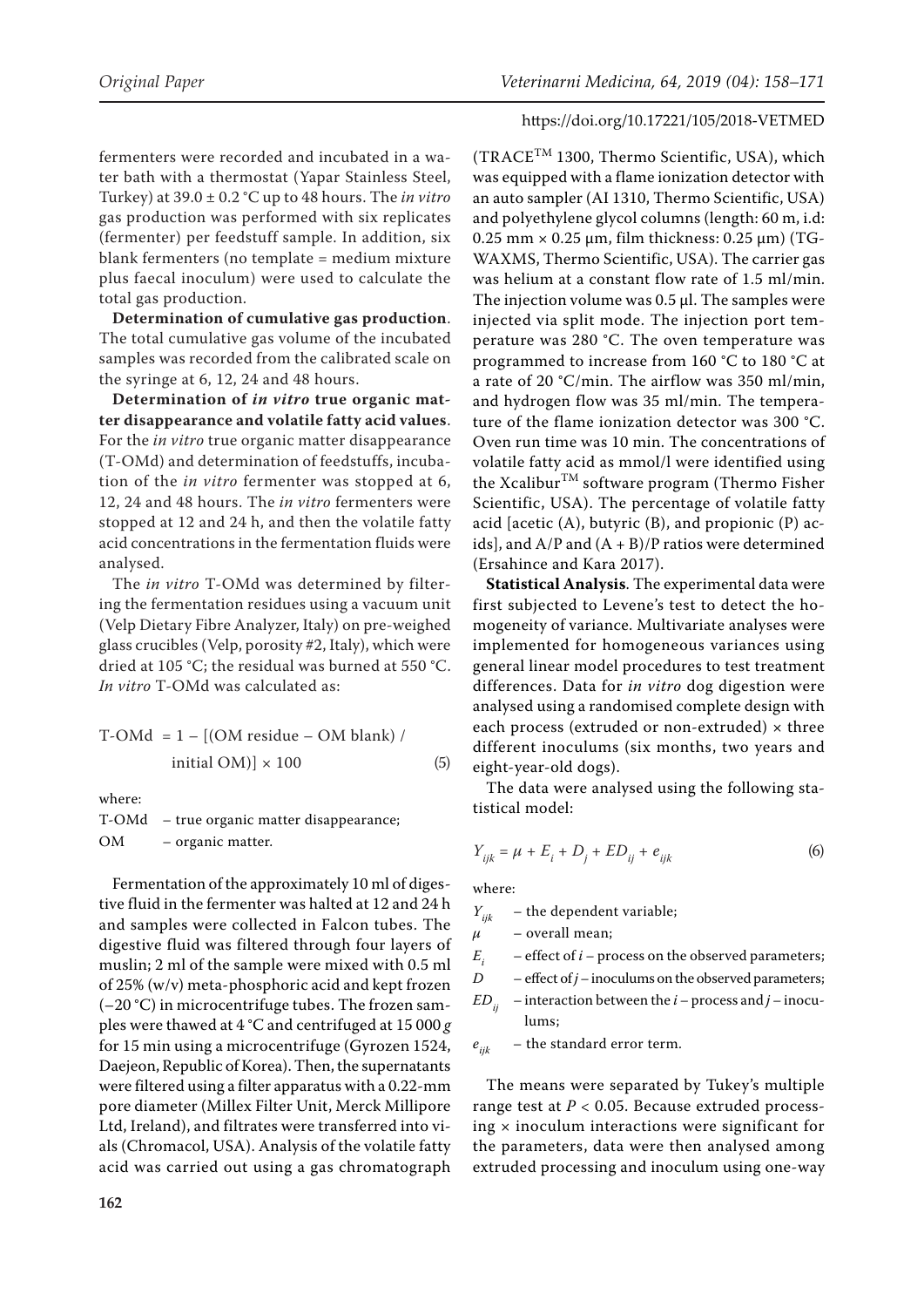|              | DM   | Ash | EE  | $\mathbf{C}$ | CF  | RS  | N-RS | TS   | <b>NFE</b> | NFE-TS |
|--------------|------|-----|-----|--------------|-----|-----|------|------|------------|--------|
| Barley flour | 95.2 | 2.0 | 1.1 | 12.7         | 1.5 | 0.0 | 74.7 | 74.8 | 82.5       | 7.7    |
| Corn flour   | 95.5 | 0.5 | 1.4 | 9.2          | 0.6 | 0.2 | 45.1 | 45.4 | 88.2       | 42.8   |
| Oat flour    | 96.6 | 1.2 | 1.2 | 9.3          | 1.2 | 0.2 | 58.4 | 58.7 | 86.9       | 28.2   |
| Potato flour | 96.0 | 3.0 | 0.2 | 10.5         | 0.9 | 1.3 | 54.4 | 55.7 | 85.2       | 29.4   |
| Rice flour   | 94.8 | 0.9 | 0.2 | 8.5          | 0.2 | 3.6 | 63.8 | 67.5 | 90.1       | 22.6   |
| Wheat flour  | 95.6 | 0.6 | 0.8 | 9.8          | 0.5 | 0.4 | 73.3 | 73.7 | 88.3       | 14.5   |

Table 2. Chemical compositions of different starch sources used in the study

 $CF = crude fibre; CP = crude protein as % in DM; DM = dry matter as % in feedbackiff; EE = ether extract as % in DM; I.$ NFE = nitrogen-free extract as % in DM; NFE-TS = nitrogen-free extract – total starch as % in DM; N-RS = non-resistance starch as % in DM; RS = resistance starch as % in DM; TS = total starch as % in DM

variance analyses. Orthogonal polynomial contrasts were used to examine the linear and quadratic effects of increasing times of incubation.

Analyses were performed using SPSS 17.0 software (IBM Corp., USA).

#### **RESULTS**

#### **Chemical compositions of starch sources**

The total starch, resistant starch, non-resistant starch , nitrogen-free extract and other nutrient compositions of starch sources used in the study are given in Table 2.

#### *In vitro* **total gas production**

The *in vitro* total gas production of barley flour up to 48 h was positively affected by heat-pressure processing, except for the first 6 hours. Gas levels produced by barley flour with the eight-years-old dog's inoculum at 12 h and after 12 h of incubation were higher than those of the six-month-old dogs and two-year-old dogs (Table 3).

Table 3. *In vitro* cumulative total gas production and true organic matter disappearance of barley flour after *in vitro* incubations of varying duration in dogs

|                                    |                              |       |                                          |                   | Incubation times for barley flour |                              |                   |       |       |  |  |
|------------------------------------|------------------------------|-------|------------------------------------------|-------------------|-----------------------------------|------------------------------|-------------------|-------|-------|--|--|
|                                    |                              |       | in vitro cumulative total gas production |                   |                                   | in vitro true-organic matter |                   |       |       |  |  |
|                                    |                              |       | $m!/0.3$ g DM $)$                        |                   |                                   |                              | disappearance (%) |       |       |  |  |
|                                    |                              | 6 h   | 12 <sub>h</sub>                          | 24 h              | 48 h                              | 6 h                          | 12 h              | 24 h  | 48 h  |  |  |
|                                    | 6 months                     | 0.0   | 10.5                                     | $44.6^{\rm B}$    | $83.6^B$                          | $23.5^{\circ}$               | $24.2^B$          | 52.5  | 55.4  |  |  |
| Non-extruded                       | 2 years                      | 0.4   | 21.7                                     | $65.6^{A}$        | 86.9 <sup>B</sup>                 | $22.6^{\circ}$               | $34.6^B$          | 50.9  | 53.9  |  |  |
| Extruded<br>Inoculum<br>Processing | 8 years                      | 0.9   | 26.0                                     | $77.2^{\rm A}$    | 82.9 <sup>B</sup>                 | $25.0^{\circ}$               | 31.3 <sup>B</sup> | 46.1  | 47.0  |  |  |
|                                    | 6 months                     | 0.4   | 54.7                                     | $75.1^{\text{A}}$ | $80.0^{\rm B}$                    | $43.1^B$                     | $57.6^{\rm A}$    | 58.7  | 65.7  |  |  |
|                                    | 2 years                      | 0.0   | 54.0                                     | $69.2^{\rm A}$    | $78.4^B$                          | $53.4^{AB}$                  | 60.6 <sup>A</sup> | 63.9  | 68.8  |  |  |
|                                    | 8 years                      | 0.4   | 62.0                                     | 80.0 <sup>A</sup> | $109.3^{\rm A}$                   | $56.2^{\rm A}$               | 63.9 <sup>A</sup> | 63.5  | 66.7  |  |  |
|                                    | 6 months                     | 0.2   | 32.6 <sup>c</sup>                        | $59.9^{b}$        | 81.8 <sup>b</sup>                 | 33.3 <sup>b</sup>            | 40.9 <sup>b</sup> | 57.0  | 59.1  |  |  |
|                                    | 2 years                      | 0.2   | 37.9 <sup>b</sup>                        | $67.4^{b}$        | 80.3 <sup>b</sup>                 | 38.0 <sup>a</sup>            | $47.6^{\circ}$    | 58.9  | 59.8  |  |  |
| SEM<br>$P$ -value                  | 8 years                      | 0.7   | 44.0 <sup>a</sup>                        | 78.6 <sup>a</sup> | 96.1 <sup>a</sup>                 | 40.6 <sup>a</sup>            | 47.6 <sup>a</sup> | 54.8  | 56.9  |  |  |
|                                    | non-extruded                 | 0.4   | 19.4                                     | 62.5              | 78.9                              | 23.7                         | 30.0              | 51.8  | 50.1  |  |  |
|                                    | extruded                     | 0.3   | 56.9                                     | 74.8              | 93.3                              | 50.9                         | 60.7              | 62.0  | 67.1  |  |  |
|                                    |                              | 0.50  | 4.15                                     | 3.04              | 3.57                              | 1.84                         | 2.93              | 4.20  | 2.39  |  |  |
|                                    | processing                   | 0.732 | ${}< 0.001$                              | 0.003             | 0.003                             | < 0.001                      | < 0.001           | 0.025 | 0.012 |  |  |
|                                    | inoculum                     | 0.571 | 0.047                                    | 0.002             | 0.008                             | 0.020                        | 0.039             | 0.653 | 0.541 |  |  |
|                                    | processing $\times$ inoculum | 0.604 | 0.394                                    | 0.006             | 0.050                             | 0.033                        | 0.029             | 0.313 | 0.201 |  |  |

DM = dry matter; SEM = standard error of the mean

Extrusion processing: 134 °C and 2.1 bar pressure for 14 minutes (4 minutes holding time + 10 minutes drying time) a,bDifferences among means indicated with different superscripts in same column for "inoculum" are statistically significant  $A-C$ Differences among means indicated with different superscripts in the same column for "processing  $\times$  inoculum" interaction are statistically significant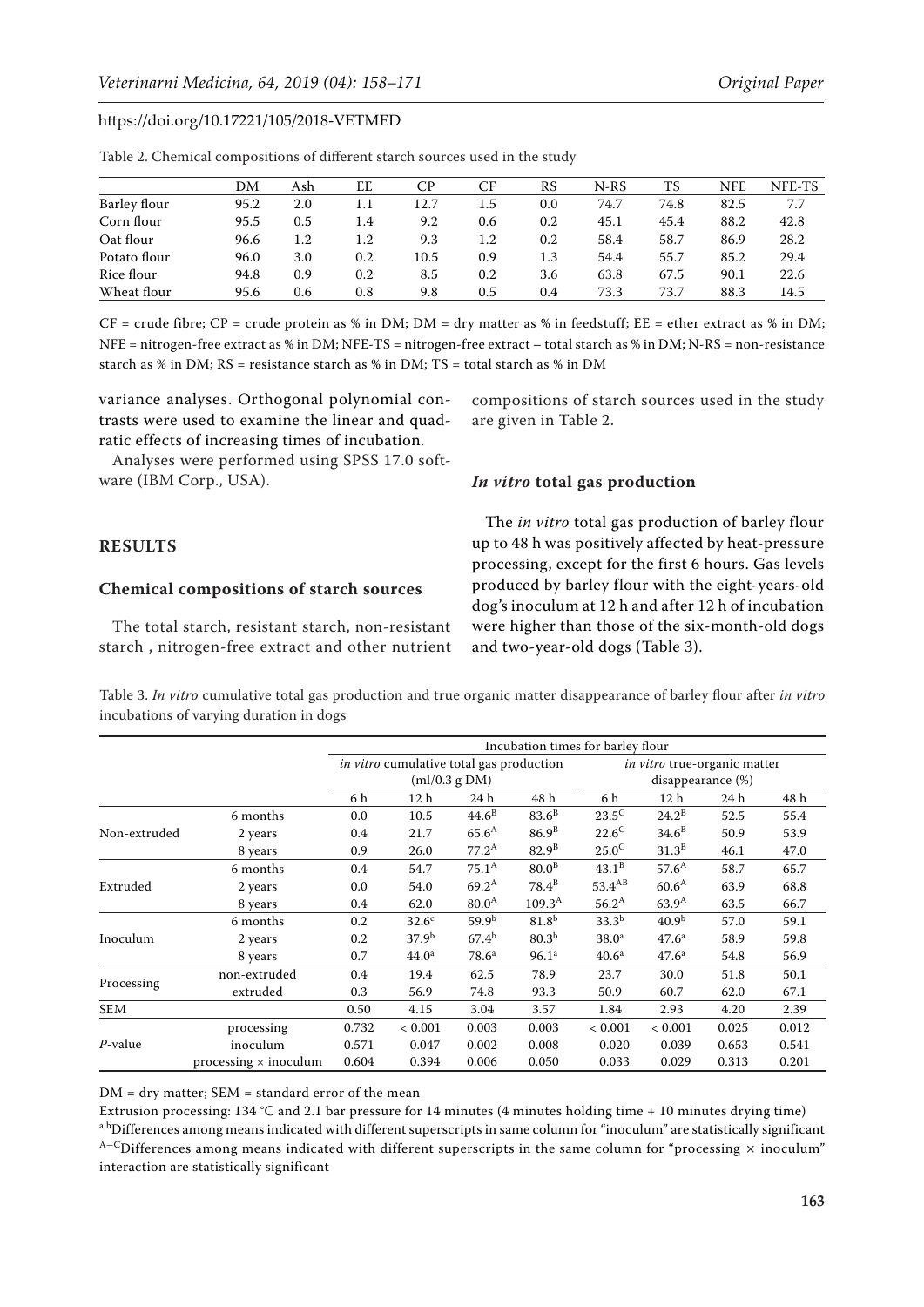The *in vitro* total gas produced by corn flour with two- and eight-year-old dog inoculums were generally higher than that of the six-month-old dog's inoculum. In addition, *in vitro* total gas production of corn flour was positively affected by the extrusion process. The heat pressure processing in corn flour was five to seven times higher than the *in vitro* gas production at 12 h (Table 4).

Heat pressure processing increased the *in vitro*  total gas production after incubations of 12–48 h of wheat flour. The *in vitro* gas production values of wheat flour (for both extruded and non-extruded flours) at 48 h were similar for different inoculums of faeces. For incubation times of 12–24 h, *in vitro* gas production in wheat flour in which the extrusion process was performed with faecal inoculums from two- and eight-year-old dogs were higher than those with inoculums from six-monthold dogs (Table 5).

The levels of *in vitro* total gas production of rice flour with different inoculums were as follows: eight years > two years > six months at 12 h (16.30–49.43 ml/0.3 g DM) and 24 h (65.93– 2.97 ml/0.3 g DM) incubations (Table 6).

The *in vitro* total gas produced by oat flour increased with extrusion process, but the values for extruded oat flour after 12–24 h incubations were similar for faecal inoculums of dogs of different ages.

Potato flour had not produced gas after 6 h of incubation. The *in vitro* gas production of potato flour at 24 h was affected by the heat pressure process, age and heat pressure\*age interaction. The *in vitro* gas production of potato flour did not change with inoculums from dogs of different ages or the heat pressure process for 24 hours. The volumes of gas produced by potato flour for faecal inoculums of geriatric dogs at 48 h were higher than those of faecal inoculums of the twoyear-old dogs.

Notably, the levels of total gas produced by barley, corn, wheat, rice, oat and potato flours were higher with increasing processing incubation times (for both extruded and non-extruded flours or different faecal inoculums) (Tables 3–8).

Generally, the extrusion process increased the *in vitro* total gas production of barley, corn, wheat, rice and oat flours (Tables 3–7).

incubations of varying duration in dogs Incubation times for corn flour *in vitro* cumulative total gas production (ml/0.3 g DM) *in vitro* true-organic matter disappearance (%) 6 h 12 h 24 h 48 h 6 h 12 h 24 h 48 h Non-extruded 6 months 0.9 1.3<sup>C</sup> 8.2<sup>D</sup> 53.7<sup>B</sup> 20.9<sup>B</sup> 22.6<sup>D</sup> 24.1<sup>C</sup> 61.6<sup>AB</sup> 2 years 63.5 and  $2^{0.9}$   $3.2^{\text{C}}$   $29.0^{\text{C}}$   $71.9^{\text{B}}$   $25.6^{\text{B}}$   $33.5^{\text{DC}}$   $43.2^{\text{B}}$   $63.5^{\text{AB}}$ 8 years 6.4 4.4<sup>C</sup> 22.1<sup>C</sup> 87.4<sup>A</sup> 22.3<sup>B</sup> 26.7<sup>D</sup> 36.6<sup>BC</sup> 50.5<sup>B</sup> Extruded 6 months 0.8 2.1<sup>C</sup> 56.4<sup>B</sup> 84.9<sup>A</sup> 31.6<sup>AB</sup> 46.6<sup>BC</sup> 61.9<sup>A</sup> 63.8<sup>AB</sup> 2 years 65.6  $0.0$   $22.0^B$   $75.3^A$   $79.6^A$   $47.7^A$   $63.0^A$   $66.6^A$   $80.7^A$ 8 years 63.9<sup>A</sup> 68.5<sup>AB</sup> 68.5<sup>AB</sup> 68.5<sup>AB</sup> 68.5<sup>AB</sup> Inoculum 6 months  $0.8^a$   $1.7^c$   $32.3^b$   $69.3^b$   $26.3^b$   $34.6^b$   $43.0^b$   $62.7$ 2 years  $0.4^{ab}$   $12.6^{b}$   $52.1^{a}$   $75.7^{ab}$   $36.6^{a}$   $46.7^{a}$   $53.6^{a}$   $72.1$ 8 years 60.2<sup>b</sup> 23.2<sup>a</sup> 51.8<sup>a</sup> 96.4<sup>a</sup> 33.4<sup>ab</sup> 44.8<sup>a</sup> 51.6<sup>a</sup> 59.5 Processing non-extruded 0.7 3.0 19.8 71.0 22.9 27.6 34.7 58.5 extruded 0.2 22.1 71.1 90.0 41.3 56.5 64.1 71.0

Table 4. *In vitro* cumulative total gas production and true organic matter disappearance of corn flour after *in vitro*

DM = dry matter; SEM = standard error of the mean

Extrusion processing: 134 °C and 2.1 bar pressure for 14 minutes (4 minutes holding time + 10 minutes drying time) a-cDifferences among means indicated with different superscripts in the same column for "inoculum" are statistically significant

SEM 0.17 2.84 3.61 7.50 2.95 2.74 2.74 4.14

processing 0.018 < 0.001 < 0.001 0.021 < 0.001 < 0.001 < 0.001 0.010 inoculum 0.022 0.001 0.004 0.029 0.032 0.009 0.018 0.053 processing × inoculum 0.131 0.002 0.224 0.359 0.002 < 0.001 < 0.001 0.029

 $A-D$ Differences among means indicated with different superscripts in the same column for "processing  $\times$  inoculum" interaction are statistically significant

*P*-value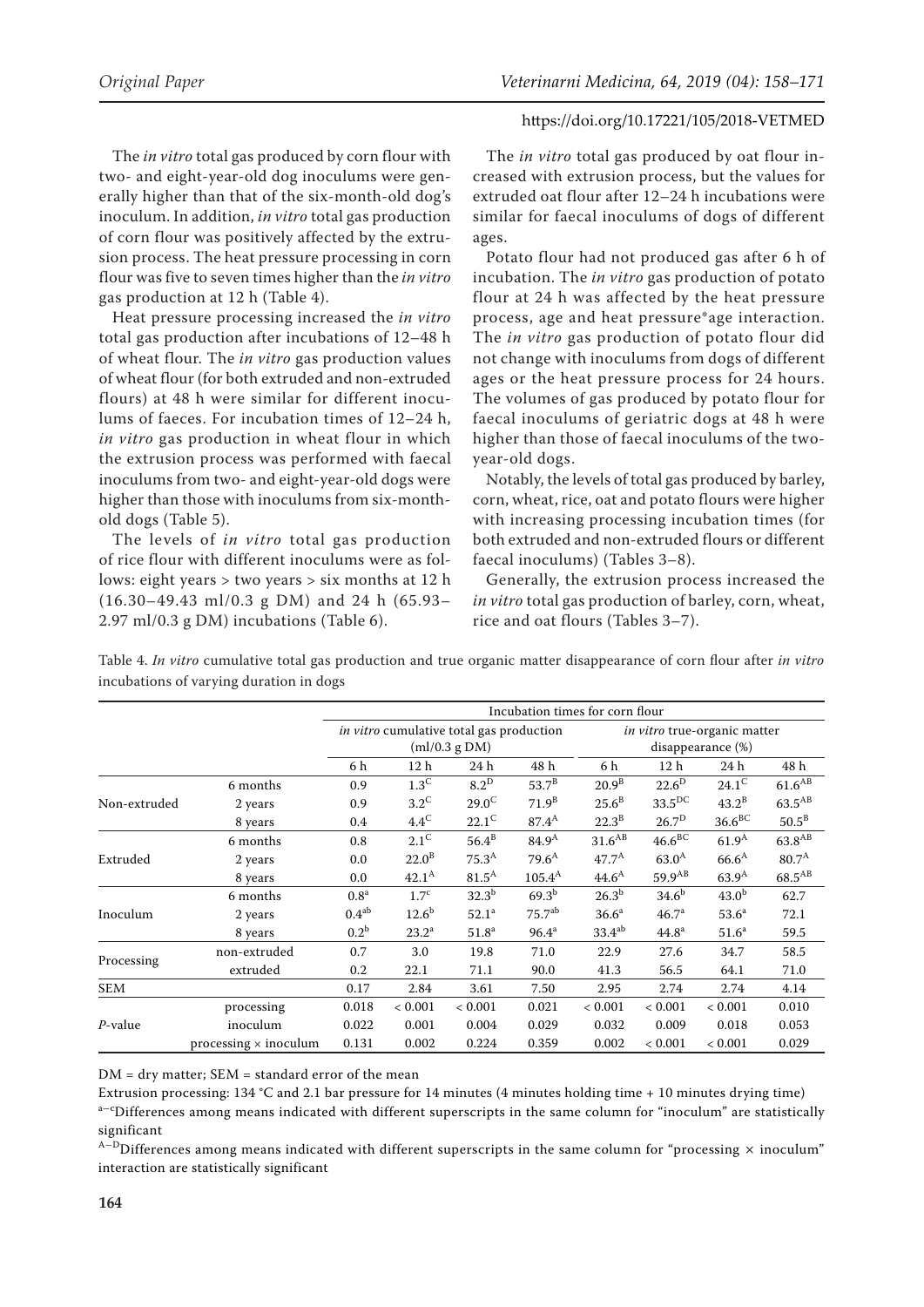Table 5. *In vitro* cumulative total gas production and true organic matter disappearance of wheat flour after *in vitro* incubations of varying duration in dogs

|                       |                              |       |                   |                                          | Incubation times for wheat flour |                   |                              |                   |                   |  |  |  |
|-----------------------|------------------------------|-------|-------------------|------------------------------------------|----------------------------------|-------------------|------------------------------|-------------------|-------------------|--|--|--|
|                       |                              |       |                   | in vitro cumulative total gas production |                                  |                   | in vitro true-organic matter |                   |                   |  |  |  |
|                       |                              |       |                   | (ml/0.3 g DM)                            |                                  |                   |                              | disappearance (%) |                   |  |  |  |
|                       |                              | 6 h   | 12 h              | 24 h                                     | 48 h                             | 6 h               | 12 h                         | 24 h              | 48 h              |  |  |  |
|                       | 6 months                     | 0.8   | $2.4^C$           | $6.9^{\circ}$                            | $61.2^B$                         | $21.7^{\rm B}$    | 26.0 <sup>B</sup>            | $31.1^B$          | $76.5^{\text{A}}$ |  |  |  |
| Non-extruded          | 2 years                      | 0.9   | 5.0 <sup>C</sup>  | $11.8^C$                                 | $39.8^{B}$                       | $20.5^B$          | 28.0 <sup>B</sup>            | $35.5^B$          | $77.5^{\text{A}}$ |  |  |  |
| Extruded              | 8 years                      | 0.4   | $2.9^{\circ}$     | $9.3^{\circ}$                            | $53.6^B$                         | $23.2^B$          | $26.2^B$                     | $33.6^B$          | $60.6^{\rm B}$    |  |  |  |
|                       | 6 months                     | 0.0   | 16.3 <sup>B</sup> | 72.9 <sup>B</sup>                        | $107.8^{A}$                      | $34.6^B$          | 66.0 <sup>A</sup>            | $70.2^{\rm A}$    | 76.8 <sup>A</sup> |  |  |  |
|                       | 2 years                      | 0.4   | 69.3 <sup>A</sup> | 97.6 <sup>A</sup>                        | $118.1^{\rm A}$                  | $58.7^{A}$        | 69.8 <sup>A</sup>            | $71.2^A$          | $77.4^{\rm A}$    |  |  |  |
|                       | 8 years                      | 0.4   | $75.2^{\rm A}$    | $97.1^{\text{A}}$                        | $116.0^{\rm A}$                  | $54.5^{\rm A}$    | $67.1^{\rm A}$               | $70.4^{\rm A}$    | 79.3 <sup>A</sup> |  |  |  |
|                       | 6 months                     | 0.4   | 9.4 <sup>b</sup>  | 39.9 <sup>b</sup>                        | 84.5                             | $28.2^{b}$        | 46.0                         | 50.6              | 76.7              |  |  |  |
|                       | 2 years                      | 0.7   | $37.1^a$          | 54.7 <sup>a</sup>                        | 78.9                             | 39.6 <sup>a</sup> | 48.9                         | 53.4              | 77.5              |  |  |  |
| Inoculum              | 8 years                      | 0.4   | 39.1 <sup>a</sup> | $53.2^a$                                 | 84.8                             | 38.9 <sup>a</sup> | 46.7                         | 52.0              | 69.9              |  |  |  |
|                       | non-extruded                 | 0.7   | 3.4               | 9.3                                      | 51.5                             | 21.8              | 26.7                         | 33.4              | 71.5              |  |  |  |
|                       | extruded                     | 0.3   | 53.6              | 89.2                                     | 114.0                            | 49.3              | 64.3                         | 70.6              | 77.9              |  |  |  |
| SEM                   |                              | 0.31  | 3.98              | 3.09                                     | 7.65                             | 2.01              | 2.13                         | 2.49              | 2.34              |  |  |  |
|                       | processing                   | 0.143 | < 0.001           | < 0.001                                  | ${}< 0.001$                      | < 0.001           | < 0.001                      | ${}< 0.001$       | 0.016             |  |  |  |
| Processing<br>P-value | inoculum                     | 0.611 | 0.001             | 0.006                                    | 0.703                            | 0.007             | 0.140                        | 0.280             | 0.134             |  |  |  |
|                       | processing $\times$ inoculum | 0.461 | 0.001             | 0.023                                    | 0.196                            | 0.007             | < 0.001                      | < 0.001           | 0.011             |  |  |  |

DM = dry matter; SEM = standard error of the mean

Extrusion processing: 134 °C and 2.1 bar pressure for 14 minutes (4 minutes holding time + 10 minutes drying time) a,bDifferences among means indicated with different superscripts in the same column for "inoculum" are statistically significant

 $A-C$ Differences among means indicated with different superscripts in the same column for "processing  $\times$  inoculum" interaction are statistically significant

Table 6. *In vitro* cumulative total gas production and true organic matter disappearance of rice flour after *in vitro* incubations of varying duration in dogs

|              |                              |                           |                    |                                          |       | Incubation times for rice flour |                 |                              |                   |  |  |
|--------------|------------------------------|---------------------------|--------------------|------------------------------------------|-------|---------------------------------|-----------------|------------------------------|-------------------|--|--|
|              |                              |                           |                    | in vitro cumulative total gas production |       |                                 |                 | in vitro true-organic matter |                   |  |  |
|              |                              |                           |                    | $m!/0.3$ g DM $)$                        |       | disappearance (%)               |                 |                              |                   |  |  |
|              |                              | 6 h                       | 12 h               | 24 h                                     | 48 h  | 6 h                             | 12 <sub>h</sub> | 24 h                         | 48 h              |  |  |
|              | 6 months                     | 0.4                       | 16.8 <sup>D</sup>  | 57.9 <sup>C</sup>                        | 113.5 | $14.7^{\circ}$                  | $21.9^{B}$      | $53.8^{\rm BC}$              | $58.4^B$          |  |  |
| Non-extruded | 2 years                      | 0.9                       | $22.2^{\text{CD}}$ | $73.6^{\text{BC}}$                       | 108.8 | $15.7^{\circ}$                  | $25.2^{\rm B}$  | $58.4^{\text{BC}}$           | $68.1^{B}$        |  |  |
| Processing   | 8 years                      | $37.6^{\text{BC}}$<br>0.5 |                    | $98.4^{AB}$                              | 130.5 | $17.5^{\circ}$                  | $26.1^B$        | $49.1^{\circ}$               | $71.7^{\rm B}$    |  |  |
|              | 6 months                     | 0.4                       | 16.7 <sup>D</sup>  | 73.9 <sup>BC</sup>                       | 107.8 | 39.3 <sup>B</sup>               | $68.0^{A}$      | $72.1^{AB}$                  | 86.8 <sup>A</sup> |  |  |
| Extruded     | 2 years                      | 0.4                       | $45.5^{AB}$        | $92.3^{AB}$                              | 98.2  | $67.5^{\rm A}$                  | $76.4^{\rm A}$  | $85.5^{\rm A}$               | $87.4^{\rm A}$    |  |  |
|              | 8 years                      | 0.4                       | $61.2^{\rm A}$     | $107.4^{\rm A}$                          | 125.4 | $64.4^{\text{A}}$               | $74.7^{\rm A}$  | $85.7^{A}$                   | $86.3^{A}$        |  |  |
|              | 6 months                     | 0.4                       | 16.3 <sup>c</sup>  | 65.9 <sup>c</sup>                        | 110.7 | 27.0 <sup>b</sup>               | 44.9            | 62.9                         | 72.6              |  |  |
| Inoculum     | 2 years                      | 0.7                       | 33.8 <sup>b</sup>  | 82.9 <sup>b</sup>                        | 103.5 | 41.6 <sup>a</sup>               | 50.8            | 71.9                         | 77.8              |  |  |
|              | 8 years                      | 0.5                       | $49.4^{\rm a}$     | 102.9 <sup>a</sup>                       | 127.9 | 40.9 <sup>a</sup>               | 50.4            | 67.7                         | 78.7              |  |  |
|              | non-extruded                 | 0.6                       | 25.5               | 76.6                                     | 117.6 | 16.0                            | 24.4            | 53.8                         | 66.1              |  |  |
|              | extruded                     | 0.4                       | 41.1               | 91.2                                     | 110.5 | 57.1                            | 73.0            | 81.3                         | 86.6              |  |  |
| <b>SEM</b>   |                              | 0.41                      | 3.28               | 5.42                                     | 8.73  | 1.62                            | 2.26            | 3.31                         | 2.41              |  |  |
|              | processing                   | 0.610                     | 0.007              | 0.017                                    | 0.356 | < 0.001                         | < 0.001         | ${}< 0.001$                  | < 0.001           |  |  |
| P-value      | inoculum                     | 0.788                     | < 0.001            | < 0.001                                  | 0.074 | < 0.001                         | 0.071           | 0.090                        | 0.090             |  |  |
|              | processing $\times$ inoculum | 0.804                     | 0.002              | 0.018                                    | 0.942 | < 0.001                         | < 0.001         | 0.026                        | 0.041             |  |  |

DM = dry matter; SEM = standard error of the mean

Extrusion processing: 134 °C and 2.1 bar pressure for 14 minutes (4 minutes holding time + 10 minutes drying time) a,bDifferences among means indicated with different superscripts in the same column for "inoculum" are statistically significant

 $A-D$ Differences among means indicated with different superscripts in the same column for "processing  $\times$  inoculum" interaction are statistically significant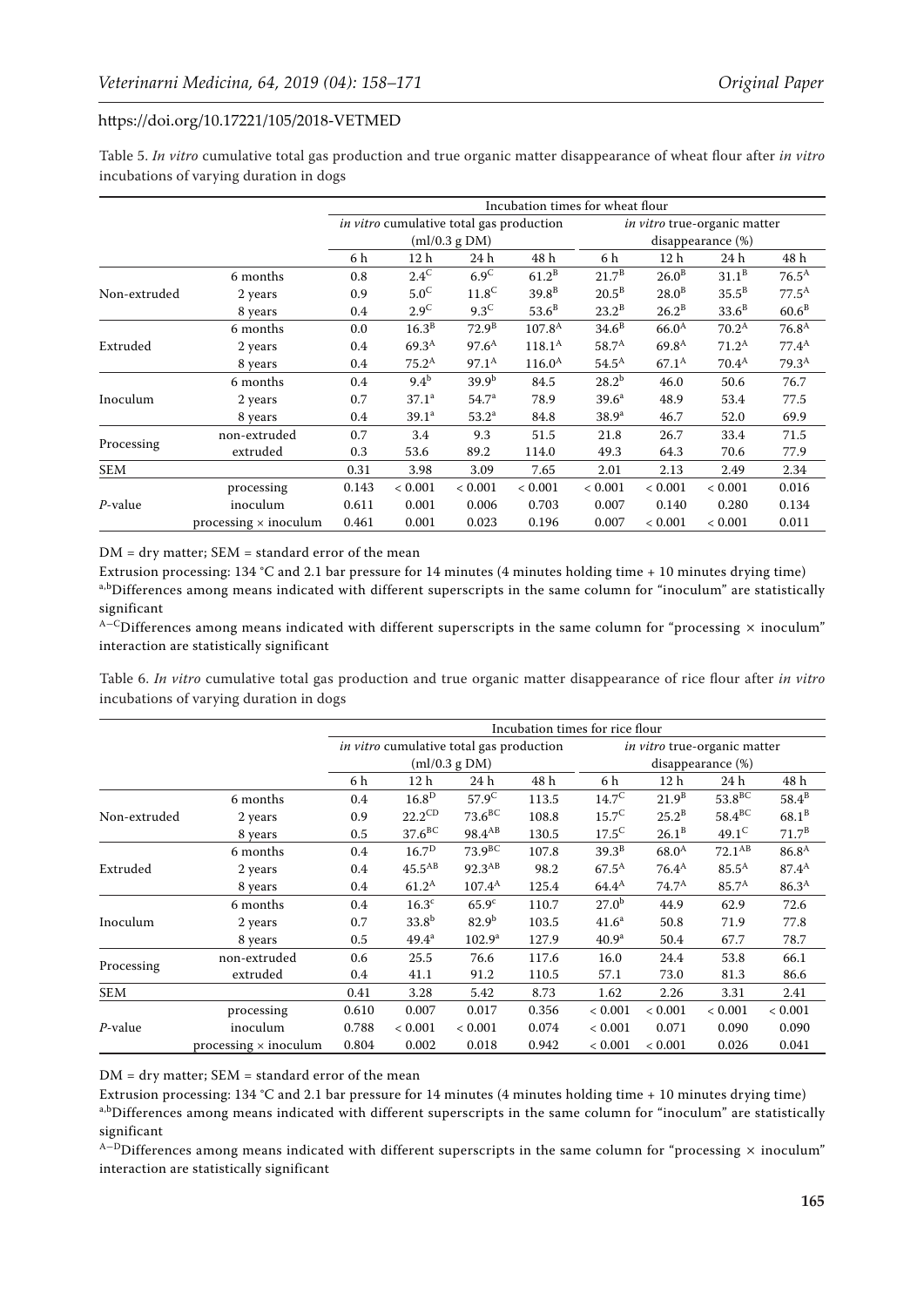Table 7. *In vitro* cumulative total gas production and true organic matter disappearance of oat flour after *in vitro* incubations of varying duration in dogs

|                                                             |                              | Incubation times for oat flour |                   |                                                 |                   |                    |                              |                    |       |  |  |  |
|-------------------------------------------------------------|------------------------------|--------------------------------|-------------------|-------------------------------------------------|-------------------|--------------------|------------------------------|--------------------|-------|--|--|--|
|                                                             |                              |                                |                   | <i>in vitro</i> cumulative total gas production |                   |                    | in vitro true-organic matter |                    |       |  |  |  |
|                                                             |                              |                                |                   | $m!/0.3$ g DM $)$                               |                   | disappearance (%)  |                              |                    |       |  |  |  |
|                                                             |                              | 6 h                            | 12 h              | 24 h                                            | 48 h              | 6 h                | 12 <sub>h</sub>              | 24 h               | 48 h  |  |  |  |
|                                                             | 6 months                     | 0.9                            | 1.9 <sup>B</sup>  | 8.0 <sup>B</sup>                                | 67.3              | $23.6^{\circ}$     | 30.9 <sup>B</sup>            | $44.6^{\circ}$     | 61.6  |  |  |  |
| Non-extruded                                                | 2 years                      | 0.5                            | $6.2^B$           | 31.3 <sup>B</sup>                               | 67.5              | $24.4^{\text{BC}}$ | $32.5^{\rm B}$               | $46.6^{\circ}$     | 63.2  |  |  |  |
| Extruded<br>Inoculum<br>Processing<br><b>SEM</b><br>P-value | 8 years                      | 0.4                            | 6.3 <sup>B</sup>  | $29.6^B$                                        | 104.9             | $24.3\text{BC}$    | $28.2^B$                     | $49.6^{\text{BC}}$ | 67.9  |  |  |  |
|                                                             | 6 months                     | 0.0                            | $55.2^{\rm A}$    | $79.6^{\text{A}}$                               | 87.8              | 33.3 <sup>BC</sup> | 60.8 <sup>A</sup>            | $65.4^{AB}$        | 73.4  |  |  |  |
|                                                             | 2 years                      | 0.5                            | 60.8 <sup>A</sup> | $72.5^{\rm A}$                                  | 87.7              | $59.2^{\rm A}$     | $64.7^{\rm A}$               | $66.6^{AB}$        | 71.6  |  |  |  |
|                                                             | 8 years                      | 0.5                            | $62.0^{A}$        | $74.7^{\rm A}$                                  | 100.3             | $42.5^{AB}$        | $58.6^{A}$                   | $68.0^{A}$         | 73.4  |  |  |  |
|                                                             | 6 months                     | 0.5                            | 28.5              | 43.8                                            | $77.5^{\rm b}$    | $28.4^{b}$         | 45.8                         | 55.0               | 67.5  |  |  |  |
|                                                             | 2 years                      | 0.5                            | 33.5              | 51.9                                            | 77.6 <sup>b</sup> | 41.8 <sup>a</sup>  | 48.6                         | 56.6               | 67.4  |  |  |  |
|                                                             | 8 years                      | 0.5                            | 34.1              | 52.1                                            | 98.9 <sup>a</sup> | $33.5^{ab}$        | 43.4                         | 58.8               | 70.7  |  |  |  |
|                                                             | non-extruded                 | 0.6                            | 4.8               | 23.0                                            | 79.9              | 24.1               | 30.5                         | 46.9               | 64.2  |  |  |  |
|                                                             | extruded                     | 0.3                            | 59.3              | 75.6                                            | 89.4              | 45.0               | 61.4                         | 66.6               | 72.8  |  |  |  |
|                                                             |                              | 0.37                           | 2.76              | 4.19                                            | 6.34              | 3.29               | 2.60                         | 3.20               | 3.41  |  |  |  |
|                                                             | processing                   | 0.346                          | < 0.001           | < 0.001                                         | 0.117             | < 0.001            | < 0.001                      | ${}< 0.001$        | 0.022 |  |  |  |
|                                                             | inoculum                     | 0.999                          | 0.164             | 0.157                                           | 0.023             | 0.019              | 0.210                        | 0.520              | 0.586 |  |  |  |
|                                                             | processing $\times$ inoculum | 0.397                          | 0.917             | 0.021                                           | 0.068             | 0.024              | < 0.001                      | 0.005              | 0.680 |  |  |  |

DM = dry matter; SEM = standard error of the mean

Extrusion processing: 134 °C and 2.1 bar pressure for 14 minutes (4 minutes holding time + 10 minutes drying time) a,bDifferences among means indicated with different superscripts in the same column for "inoculum" are statistically significant

 $A-C$ Differences among means indicated with different superscripts in the same column for "processing  $\times$  inoculum" interaction are statistically significant

#### *In vitro* **true organic matter disappearance**

The T-OMd of barley, corn, wheat, rice and oat flours were high for the extruded process 6 h, 12 h, 24 h and 48 h (Tables 3–8). Otherwise, for *in vitro* incubation of potato flour, the extrusion process did not change the T-OMd at 12h, 24h or 48 h; an increased was observed at 6 hours. The T-OMd of barley flour with faecal inoculums of two- and eight-year-old dogs at 6 h and 12 h was higher than that of faecal inoculums obtained from dogs at six months of age (Table 8).

The T-OMd levels of barley, corn, wheat, rice, oat and potato flour accumulatively increased with increasing incubation time. For 12 h and 24 h of incubation, the T-OMd of corn flour with the faecal inoculums of two-year-old dogs was higher than those of other inoculums. In the first 6 h of incubation, the T-OMd values of extruded wheat, rice and oat flours with faecal inoculums of two- and eight-year-old dogs were higher than for the puppy faecal inoculum, but other times for the extrusion process were similar. The T-OMd values of potato flour obtained for inoculums from dogs of different ages were similar at each incubation time.

## **The organic acid composition of** *in vitro*  **digestive fluid**

The molarities of acetic acid, butyric acid and volatile fatty acid in the fermentation fluid of barley and wheat flours at 24 h of incubation increased with the extrusion process or the faecal inoculum of two- and eight-year-old dogs (Table 9). The molarities of these acids in the fermentation fluid for potato flour were decreased by the extrusion process (Table 10).

The molarities of acetic acid, propionic acid, butyric acid and volatile fatty acid in the fermentation fluid of corn flour after 24 h of incubation was not affected by the extrusion process or the identity of the faecal inoculum (Table 9).

The molarities of acetic acid, butyric acid and volatile fatty acid in the fermentation fluid of rice flour after 24 h of incubation increased with the extrusion process. Therefore, the molarity of propionic acid in the fermentation fluid of rice flour was decreased by the extrusion process or the inoculums of mature and geriatric dogs. The molarities of acetic acid in the fermentation fluid of oat flour after 24 h of incubation was increased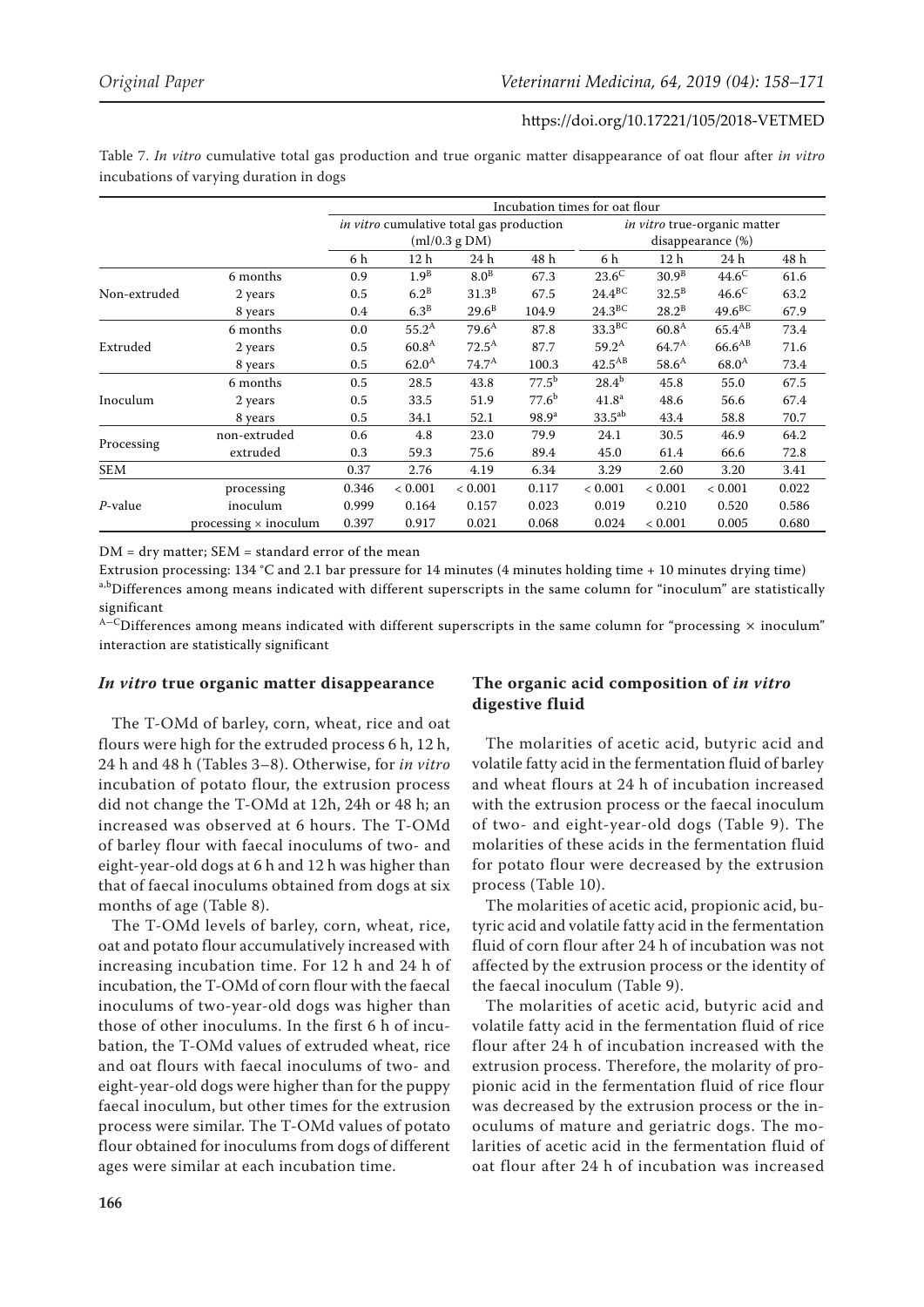Table 8. *In vitro* cumulative total gas production and true organic matter disappearance of potato flour after *in vitro* incubations of varying duration in dogs

|                                    |                              |       |                                                 |       | Incubation times for potato flour |       |                              |       |                                                                                                         |
|------------------------------------|------------------------------|-------|-------------------------------------------------|-------|-----------------------------------|-------|------------------------------|-------|---------------------------------------------------------------------------------------------------------|
|                                    |                              |       | <i>in vitro</i> cumulative total gas production |       |                                   |       | in vitro true-organic matter |       |                                                                                                         |
|                                    |                              |       | $m!/0.3$ g DM $)$                               |       |                                   |       | disappearance (%)            |       |                                                                                                         |
|                                    |                              | $6h*$ | 12 <sub>h</sub>                                 | 24 h  | 48 h                              | 6 h   | 12 h                         | 24 h  | 48 h                                                                                                    |
|                                    | 6 months                     | 0.0   | 18.9 <sup>D</sup>                               | 77.0  | $81.6^B$                          | 58.4  | $74.4^{B}$                   | 78.8  | 86.2                                                                                                    |
| Non-extruded                       | 2 years                      | 0.0   | 59.1 <sup>AB</sup>                              | 80.3  | 84.9 <sup>B</sup>                 | 66.3  | $78.3^{AB}$                  | 79.5  | 85.9                                                                                                    |
|                                    | 8 years                      | 0.0   | 70.6 <sup>A</sup>                               | 99.2  | $112.2^{\rm A}$                   | 66.3  | $79.3^{AB}$                  | 79.2  | 86.9<br>84.3<br>84.6<br>84.4<br>85.2<br>85.3<br>85.6<br>86.4<br>84.4<br>1.01<br>0.057<br>0.914<br>0.851 |
|                                    | 6 months                     | 0.0   | 32.8 <sup>CD</sup>                              | 85.3  | $92.7^{AB}$                       | 75.2  | $78.1^{AB}$                  | 80.7  |                                                                                                         |
|                                    | 2 years                      | 0.0   | $47.3$ <sup>ABC</sup>                           | 75.7  | 83.0 <sup>B</sup>                 | 78.2  | 81.3 <sup>A</sup>            | 81.4  |                                                                                                         |
|                                    | 8 years                      | 0.0   | 37.3 <sup>BCD</sup>                             | 70.5  | $91.5^{AB}$                       | 77.4  | $81.4^{\rm A}$               | 81.9  |                                                                                                         |
|                                    | 6 months                     | 0.0   | 25.8 <sup>b</sup>                               | 81.1  | $87.2^{b}$                        | 66.8  | 76.3                         | 79.8  |                                                                                                         |
|                                    | 2 years                      | 0.0   | $53.2^{\rm a}$                                  | 77.9  | $83.9^{b}$                        | 72.3  | 79.8                         | 80.4  |                                                                                                         |
| Extruded<br>Inoculum<br>Processing | 8 years                      | 0.0   | 53.9 <sup>a</sup>                               | 84.8  | 101.8 <sup>a</sup>                | 71.9  | 80.4                         | 80.5  |                                                                                                         |
|                                    | non-extruded                 | 0.0   | 49.5                                            | 85.5  | 92.9                              | 63.7  | 77.3                         | 79.1  |                                                                                                         |
|                                    | extruded                     | 0.0   | 39.1                                            | 77.1  | 89.0                              | 76.9  | 80.2                         | 81.3  |                                                                                                         |
| SEM                                |                              |       | 4.36                                            | 5.78  | 4.35                              | 3.78  | 0.97                         | 1.02  |                                                                                                         |
|                                    | processing                   |       | 0.027                                           | 0.127 | 0.320                             | 0.005 | 0.211                        | 0.146 |                                                                                                         |
| $P$ -value                         | inoculum                     |       | 0.001                                           | 0.531 | 0.013                             | 0.343 | 0.312                        | 0.736 |                                                                                                         |
|                                    | processing $\times$ inoculum |       | 0.005                                           | 0.058 | 0.029                             | 0.728 | 0.018                        | 0.899 |                                                                                                         |

DM = dry matter; SEM = standard error of the mean

Extrusion processing: 134 °C and 2.1 bar pressure for 14 minutes (4 minutes holding time + 10 minutes drying time) \*Potato flour did not produce gas until 6 h of incubation

a,bDifferences among means indicated with different superscripts in the same column for "inoculum" are statistically significant

 $A-D$ Differences among means indicated with different superscripts in the same column for "processing  $\times$  inoculum" interaction are statistically significant

Table 9. Volatile fatty acid compositions (mM/l) of dog digestive fluid with barley, corn and wheat flours after 24 h of *in vitro* incubation

|              |                              | Barley flour         |             |                                   |                   |                | Corn flour                          |                   |                | Wheat flour       |       |                   |                   |
|--------------|------------------------------|----------------------|-------------|-----------------------------------|-------------------|----------------|-------------------------------------|-------------------|----------------|-------------------|-------|-------------------|-------------------|
|              |                              | AA                   | <b>PA</b>   | BA                                | <b>VFA</b>        | AA             | PA                                  | BA                | <b>VFA</b>     | AA                | PA    | BA                | <b>VFA</b>        |
|              | 6 months                     | $48.0^{\circ}$       | 24.9        | $8.3^{\circ}$                     | $81.3^C$          | $47.8^{\rm B}$ | $24.8^B$                            | $9.7^{\rm A}$     | $82.4^B$       | $47.1^{\rm B}$    | 24.9  | 8.9 <sup>B</sup>  | 81.0 <sup>B</sup> |
| Non-extruded | 2 years                      | $51.1^{AB}$          | 25.0        | $12.4^B$                          | $88.5^{\rm BC}$   |                | $49.4^{\text{A}}$ 24.8 <sup>A</sup> | $9.4^{\rm A}$     | $83.7^{A}$     | $47.7^{\rm B}$    | 24.8  | $8.3^B$           | 80.9 <sup>B</sup> |
|              | 8 years                      | $50.0$ <sup>BC</sup> | 24.8        | $11.4^B$                          | $86.3^{\circ}$    |                | $48.2^{\rm A}$ 24.9 <sup>A</sup>    | 8.9 <sup>B</sup>  | $82.2^B$       | 47.9 <sup>B</sup> | 24.8  | $9.2^B$           | 81.9 <sup>B</sup> |
|              | 6 months                     | $52.6^{\rm A}$       | 24.7        | 13.1 <sup>AB</sup>                | $90.5^{AB}$       |                | $47.8^{\rm B}$ 24.7 <sup>B</sup>    | 9.0 <sup>A</sup>  | $81.6^{\circ}$ | 50.2 <sup>A</sup> | 24.7  | 12.7 <sup>A</sup> | $87.7^{\rm A}$    |
| Extruded     | 2 years                      | $51.7^{AB}$          | 24.7        | $12.9^{B}$                        | $89.5^B$          |                | $47.6^B$ 24.7 <sup>B</sup>          | $8.8^{\rm B}$     | $81.3^{\circ}$ | 49.9 <sup>A</sup> | 24.7  | $12.6^{\rm A}$    | $87.2^{\rm A}$    |
|              | 8 years                      | 52.8 <sup>A</sup>    | 24.7        | $15.1^{\rm A}$                    | $92.7^{\rm A}$    |                | 49.0 <sup>A</sup> 24.7 <sup>B</sup> | $10.4^{\text{A}}$ | $84.2^{\rm A}$ | $50.7^{\rm A}$    | 24.7  | $14.2^{\rm A}$    | $89.7^{A}$        |
|              | 6 months                     | $50.3^{b}$           | 24.8        | 10.7 <sup>b</sup>                 | 85.9 <sup>b</sup> | 47.8           | 24.7                                | 9.3               | 82.0           | 48.6              | 24.8  | 10.8              | 84.3              |
| Inoculum     | 2 years                      | $51.4^a$             | 24.8        | 12.7 <sup>a</sup>                 | 89.0 <sup>a</sup> | 48.5           | 24.8                                | 9.1               | 82.5           | 48.8              | 24.7  | 10.4              | 84.0              |
|              | 8 years                      | $51.4^a$             | 24.8        | 13.3 <sup>a</sup>                 | 89.5 <sup>a</sup> | 48.6           | 24.8                                | 9.7               | 83.2           | 49.3              | 24.7  | 11.7              | 85.8              |
|              | non-extruded                 | 49.7                 | 24.9        | 10.7                              | 85.4              | 48.5           | 24.8                                | 9.3               | 82.7           | 47.5              | 24.8  | 8.8               | 81.3              |
| Processing   | extruded                     | 52.3                 | 24.7        | 13.7                              | 90.9              | 48.1           | 24.7                                | 9.4               | 82.4           | 50.3              | 24.7  | 13.2              | 88.2              |
| SEM          |                              | 0.20                 | 0.02        | 0.21                              | 0.29              | 0.17           | 0.01                                | 0.13              | 0.23           | 0.23              | 0.03  | 0.23              | 0.46              |
|              | processing                   |                      |             | $< 0.001$ 0.220 $< 0.001 < 0.001$ |                   |                | 0.236 0.203 0.690 0.347             |                   |                | < 0.001           | 0.054 | < 0.001 < 0.001   |                   |
| P-value      | inoculum                     |                      | 0.034 0.372 | 0.001                             | 0.001             |                | 0.064 0.187                         | 0.138 0.064       |                | 0.320             | 0.466 | 0.053             | 0.145             |
|              | processing $\times$ inoculum |                      | 0.004 0.340 |                                   | 0.003 < 0.001     |                | 0.013 0.023 0.005 0.004             |                   |                | 0.001             | 0.627 | 0.004             | 0.665             |

 $AA$  = acetic acid;  $BA$  = butyric acid;  $PA$  = propionic acid;  $SEM$  = standard error of the mean;  $VFA$  = total volatile fatty acids (acetic + propionic + butyric acids)

a,bDifferences among means indicated using different superscripts in the same column for "inoculum" are statistically significant

A<sup>-C</sup>Differences among means indicated using different superscripts in the same column for "processing  $\times$  inoculum" interaction are statistically significant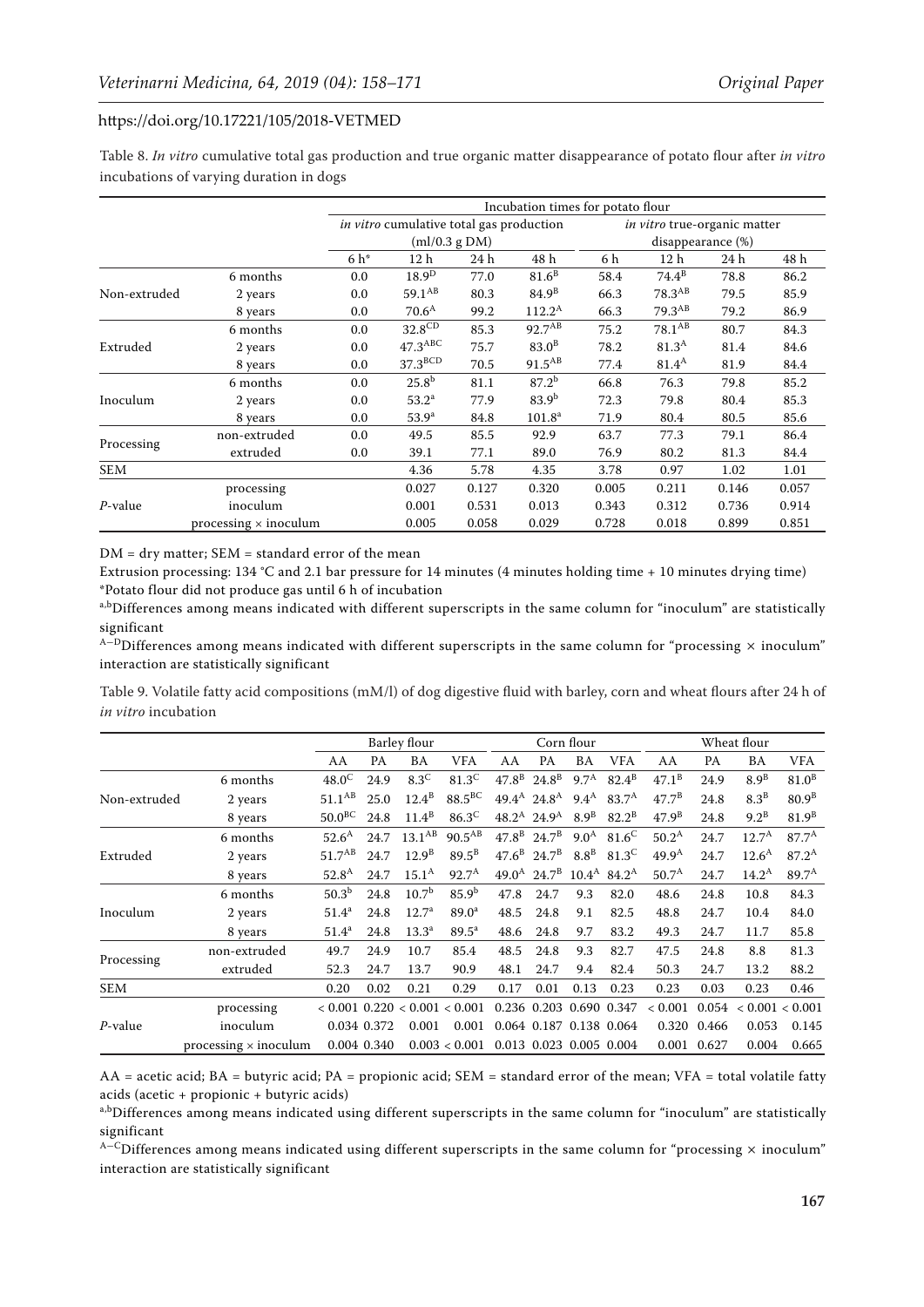Table 10. Volatile fatty acid compositions (mM/l) of dog digestive fluid with rice flour, oat flour and potato flour after 24 h of *in vitro* incubation

|              |                              | Rice flour         |                   |                   |                   |                   |       | Oat flour |            | Potato flour      |       |                   |                   |
|--------------|------------------------------|--------------------|-------------------|-------------------|-------------------|-------------------|-------|-----------|------------|-------------------|-------|-------------------|-------------------|
|              |                              | AA                 | PA                | BA                | VFA               | AA                | PA    | BA        | <b>VFA</b> | AA                | PA    | BA                | <b>VFA</b>        |
|              | 6 months                     | 50.3 <sup>B</sup>  | 25.3 <sup>A</sup> | 12.9              | 88.5              | 51.9 <sup>A</sup> | 25.1  | 12.4      | 89.5       | 51.6              | 24.8  | 13.6              | 90.0              |
| Non-extruded | 2 years                      | 50.6 <sup>B</sup>  | $25.0^{A}$        | 13.2              | 88.8              | 50.9 <sup>B</sup> | 25.0  | 11.5      | 87.4       | 51.4              | 24.7  | 12.9              | 89.1              |
|              | 8 years                      | $52.2^{\rm B}$     | $24.8^{\rm A}$    | 16.4              | 93.4              | 50.6 <sup>B</sup> | 25.0  | 12.1      | 87.7       | 53.2              | 24.8  | 15.1              | 93.0              |
|              | 6 months                     | $52.1^B$           | 24.8 <sup>A</sup> | 16.1              | 93.0              | $52.4^{\rm A}$    | 24.8  | 13.4      | 90.7       | 50.3              | 24.8  | 11.8              | 86.9              |
| Extruded     | 2 years                      | 51.0 <sup>B</sup>  | $24.7^{\rm B}$    | 13.3              | 89.1              | 50.8 <sup>B</sup> | 24.8  | 12.0      | 87.6       | 50.0              | 24.8  | 12.2              | 86.9              |
|              | 8 years                      | $55.4^{\rm A}$     | 24.7 <sup>B</sup> | 19.3              | 99.5              | 52.8 <sup>A</sup> | 24.8  | 13.8      | 91.3       | 52.5              | 24.8  | 13.8              | 91.1              |
|              | 6 months                     | 51.1 <sup>ba</sup> | 25.0 <sup>a</sup> | $14.5^{b}$        | 90.8 <sup>b</sup> | $52.2^a$          | 25.0  | 12.9      | 90.1       | 51.0 <sup>b</sup> | 24.8  | 12.7 <sup>b</sup> | 88.4 <sup>b</sup> |
| Inoculum     | 2 years                      | 50.7 <sup>b</sup>  | $24.8^{b}$        | $13.3^{b}$        | $89.0^{b}$        | 50.8 <sup>b</sup> | 24.9  | 11.7      | 87.5       | 50.7 <sup>b</sup> | 24.8  | 12.6 <sup>b</sup> | 88.0 <sup>b</sup> |
|              | 8 years                      | $53.8^{\rm a}$     | 24.7 <sup>c</sup> | 17.9 <sup>a</sup> | $96.5^{\text{a}}$ | 51.7 <sup>b</sup> | 24.9  | 12.9      | 89.5       | $52.8^{\circ}$    | 24.8  | 14.5 <sup>a</sup> | $92.0^a$          |
|              | non-extruded                 | 51.0               | 25.0              | 14.2              | 90.3              | 51.2              | 25.0  | 12.0      | 88.2       | 52.0              | 24.8  | 13.9              | 90.7              |
| Processing   | extruded                     | 52.8               | 24.7              | 16.3              | 93.9              | 52.0              | 24.8  | 13.0      | 89.8       | 50.9              | 24.8  | 12.6              | 88.3              |
| SEM          |                              | 0.20               | 0.01              | 0.38              | 0.56              | 0.20              | 0.04  | 0.42      | 0.60       | 0.30              | 0.01  | 0.21              | 0.50              |
|              | processing                   | 0.001              | 0.001             | 0.009             | 0.004             | 0.027             | 0.009 | 0.140     | 0.101      | 0.038             | 0.201 | 0.004             | 0.014             |
| P-value      | inoculum                     | 0.001              | 0.001             | 0.001             | 0.001             | 0.026             | 0.356 | 0.243     | 0.099      | 0.012             | 0.101 | 0.003             | 0.006             |
|              | processing $\times$ inoculum | 0.023              | 0.001             | 0.097             | 0.057             | 0.043             | 0.840 | 0.751     | 0.309      | 0.771             | 0.607 | 0.339             | 0.773             |

 $AA$  = acetic acid;  $BA$  = butyric acid;  $PA$  = propionic acid;  $SEM$  = standard error of the mean;  $VFA$  = total volatile fatty acids (acetic + propionic + butyric acids)

a,bDifferences among means indicated using different superscripts in the same column for "inoculum" are statistically significant

 $A-C$ Differences among means indicated using different superscripts in the same column for "processing  $\times$  inoculum" interaction are statistically significant

by the extrusion process, but decreased by the faecal inoculums of the two- and eight-year-old dogs. Potato flour had the highest acetic, butyric and total volatile acid values with the geriatric dog inoculums com pared to those in the other age inoculums (Tables 9 and 10).

#### **DISCUSSION**

We observed that the digestion levels of the dogs differed between different starch sources; the extruding process positively affected the digestion of the starch sources (barley flour, corn flour, rice flour and oat flour), which were not pre-treated before extrusion. The digestion level of potato flour, which was pre-treated before the extruding process, did not change much in response to the extruding process performed in the study. In addition, the type of starch source (grain or grain-free) in dog foods could be changed with the advancing age of dogs.

The extrusion technology in feed, as performed for production of commercial dry-type dog food, includes the water absorption of carbohydrates with steam and the use of a short high heat (80–130 °C) treatment. As a result of this process, substantial amounts of starch gelatinise and separate into dextrin subunits. The production of conserved dog food also includes a heat and pressure process and digestion is positively affected (Tran 2008; Tran et al. 2008). The results of the present study demonstrated that a warm pressure process increased *in vitro* gas production, as shown by digestion level after 24 h of incubation. Colonna et al. (1989) stated that heating  $(> 50 °C)$ starch in an excess of water and at lower moisture conditions with higher temperature (100 °C to 150 °C) irreversibly gelatinises the granular structure of starch and improves its solubilisation. The gas production volumes of non-extruded barley, corn, wheat and oat flours in faecal inoculums of adult and geriatric dogs were higher than those of puppies and this high gas volume increased even more with the extrusion process. The gas production of barley flour with puppy faecal inoculum up to 24 h of incubation was lower than those of the adult and geriatric dog faecal inoculums. This may be related to the inadequate microorganism count, which helps starch digestion and degrada-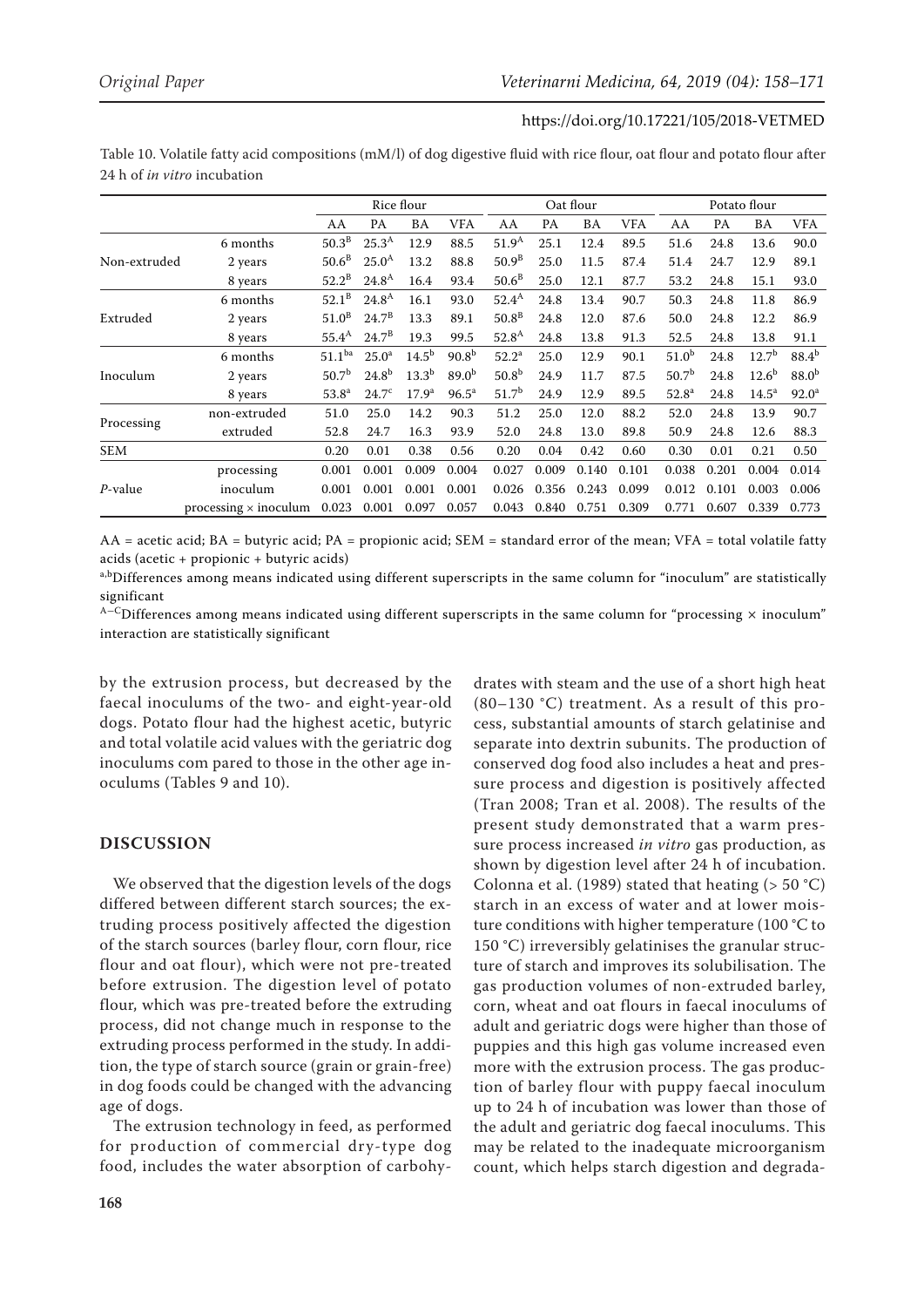tion (Suchodolski et al. 2008; Garcia-Mazcorro and Minamoto 2013). The levels of gas production of extruded barley flour were also the same for faecal inoculums of the three dogs of different ages up to 24 h of incubation. This positive effect can be connected to the breakdown into dextrin subunits of starch molecules. Normally, dextrin polysaccharides, which form from monosaccharides connected with alfa links and in alfa configuration, occur during degradation of starch in digestive cannula or during technologies applied to some commercial feedstuffs/food (Case et al. 2011). In the current study, the highest digestion levels were reached by the faecal inoculums of six-month-old dogs from non-extruded feedstuffs of rice, oat and potato flours. Generally, the T-OMd for puppy inoculums of cereal and potato flours were lower than those of more mature dogs and can be related to the age-dependent ability of dogs to digest starch (NRC 2006).

According to the results of the current study, heat pressure treatment significantly increases the *in vitro* T-OMd levels of barley, wheat, corn and rice flours. The *in vitro* T-OMd level achieved for barley (the first 12 h), corn (the first 24 h), wheat (the first 6 h), rice (the first 6 h) and oat (the first 6 h) flours by faecal inoculums of two and eight-year-old dogs were higher than that of the six-month-old puppy. When the total effect of inoculums was evaluated, there was no difference among the T-OMd achieved by inoculations from dogs of different ages with barley (after the first 12 h), corn (after the first 24 h), wheat (after the first 6 h), rice (after the first 6 h) or oat flours (after the first 6 h) with cumulative incubation times.

In plants, starch is stored in crystalline intracellular bodies or starch granules. The shape and crystalline structure of these granules can be one of three types, depending on the density and orientation of amylopectin helices of the starch molecules: A densely packed in an orthogonal pattern), B (less densely pack in a hexagonal pattern) or C (containing both patterns). Cereal starch granules are predominantly the A-type and are easily degraded by α-amylase and hydrolysed in the gastrointestinal tract. The B-type starches of tubers (potato) and C-type legume starches are more resistant to enzymatic hydrolysis (Englyst et al. 1992). The potato flour was the non-extruded starch source with the highest T-DMd (58–86% for six-month-old dogs, 66–86% for two-year-old

dogs and 66–87% for eight-year-old dogs) for all inoculums and all incubation times. When potato flour is obtained from potatoes, it is thought that it can pre-digested through the application of heat and technology (Slizewska et al. 2012). This potato flour can be easily used in homemade dog diets, with no need for a heat pressure process because potato starch molecules, comprised of the resistance B-type starches, can be altered during the production of the flour from raw potato (Colonna et al. 1989). The starch sources of the cereal grains used in the study do not reach the high T-OMd values of the potato flour without an extrusion process. Hilton (1990) emphasised that raw potato and corn starch were poorly digested (19 and 47%, respectively) compared to processed potato starch and corn starch (both 84%). The T-OMd of extruded corn flour in the present study increased by approximately 50% at 6 h and 12 h (for all three ages) compared to non-extruded flour, and reached about 81% T-OMd at 48 hours. The highest T-OMd values for non-extruded flours of cereal grains were in barley (range from 46% to 52%) and rice (range from 48% to 58%) flours at 24 h and wheat flour (ranging from 60% to 78%). The highest T-OMd values for the extruded process for six-month-old dog faecal inoculums were barley and potato flours at 6 h, potato and rice flours at 12 h, potato and rice flours at 24 h and rice flour at 48 hours. The highest T-OMd values for the extrusion process for faecal inoculums of two- and eight-year-old dogs were potato flour up to the first 12 h and rice flour after the first 12 hours. Our digestibility values are similar to the findings of Calabro et al. (2013). Some researchers have studied the *in vitro* digestion values of fibrous substances of the English Pointer (five years old) and German Shepherd (three years old) dogs, (Sunvold et al. 1995a; Calabro et al. 2013). In previous *in vitro* digestion studies, there was no information that determined interactions or compared different extruded (or non-extruded) starch sources at cumulative incubation times for the different ages of certain breeds (toy, large or giant breeds). This study provides valuable guidance for starch digestion in medium- or large-breed dogs, especially Labrador Retrievers.

The most important short chain fatty acids formed in the digestive tract of dogs as a result of carbohydrate digestion are butyric, acetic and propionic acids (Swanson et al. 2002). The bu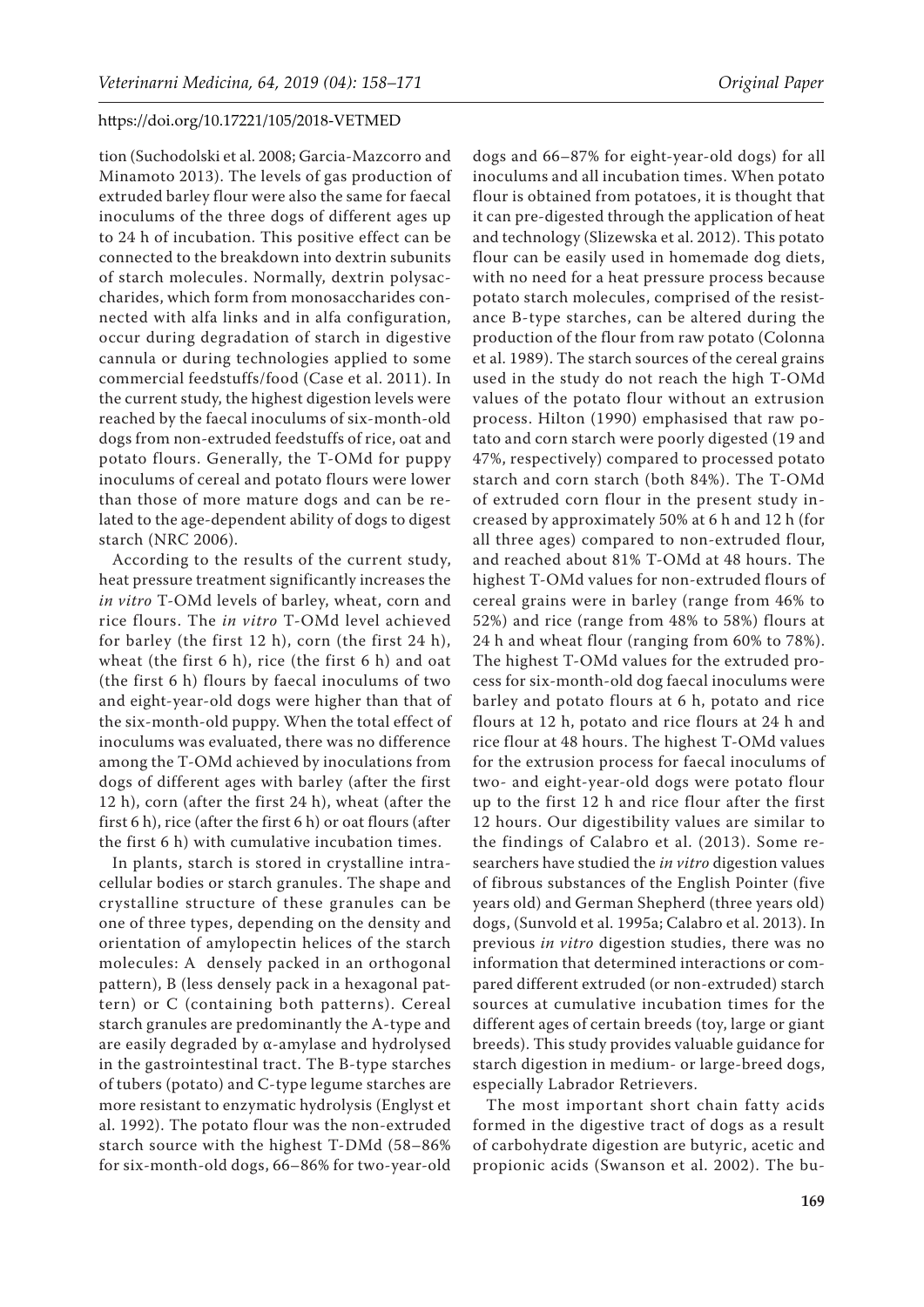tyric acid in a dog's digestive tract is produced by the *Faecalibacterium* species, as stated by Garcia-Mazcorro et al. (2012). *Eubacterium* and *Roseburia,* which produce butyric acid in the digestive tract of dogs and cats, have been previously mentioned by Handl et al. (2011). In the present study, the concentration of volatile fatty acid after *in vitro* digestion fermentation of starch sources using dog faecal inoculums ranged from 77 mM/l to 99 mM/l at 24 hours. The molarities of organic acid in digestive fluid for barley, wheat, oat and rice flours were increased by the extrusion process and matched the *in vitro* gas production and the T-OMd results of these feedstuffs. Previous researchers have indicated that higher organic acid compositions of digestive fluid have been demonstrated to enhance the degradability and digestibility of feedstuffs (Ersahince and Kara 2017).

In conclusion, the starch sources, which were digested at the highest rate by puppies, originated from non-extruded (unprocessed) rice, potato and oat flours. The extruded wheat flour was the most digested (T-OMd) starch source for both puppies and mature dogs. The extruded potato flour did not change organic matter disappearance due to the previous production process in the factory. In addition, potato flour, which has a high organic matter digestion (> 75% at 6 h), can be added to dog foods (commercial and homemade) for each dogs of all ages.

The extruded oat and rice flours, which exhibit increased organic matter digestion and gas production, can be used in dog foods for canines of all ages. Extruded corn flour can also be digested at a moderate level by puppies and geriatric dogs. Therefore, extruded corn flour may be used in foods for mature dogs.

Extruded barley flour is digested to a moderate level by dogs, similar to *in vitro* observations. The extrusion process in barley flour for  $\geq$  two-yearold dogs can increase organic matter digestion at by 50–100% and can be present in the food for these dogs.

When all the results are considered, the extrusion process positively affects fermentative digestion (fermentation) of starch sources for medium to large breed dogs that are six months of age and older. Consequently, we advise that potato, oat, and wheat flours be included more often than starch from other sources.

#### https://doi.org/10.17221/105/2018-VETMED

#### **REFERENCES**

- AAFCO Association of American Feed Control Officials (2008): Pet Feed Regulation. Official publication. Atlanta, USA. Available at www.aafco.org (Accesed May 4, 2018).
- AOAC Association of Official Analytical Chemists (1990): Official Methods of Analysis (15th edn). Arlington, Virginia, USA. Available at law.resource.org/pub/us/cfr/ ibr/002/aoac.methods.1.1990.pdf (Accessed May 4, 2018).
- Bauch-Knudsen KE (1997): Carbohydrate and lignin contents of plant materials used in animal feeding. Animal and Feed Science Technology 67, 217–232.
- Bednar GE, Patil AR, Murray SM, Grieshop CM, Merchen NR, Fahey GC (2001): Starch and fiber fractions in selected food and feed ingredients affect their small intestinal digestibility and fermentability and their large bowel fermentability in vitro in a canine model. Journal of Nutrition 131, 276–286.
- Bosch G, Pellikaan WF, Rutten PGP, van der Poel AFB, Verstegen MWA, Hendricks WH (2008): Comparative in vitro fermentation activity in the canine distal gastrointestinal tract and fermentation kinetics of fiber sources. Journal of Animal Science 86, 2979–2989.
- Bosch G, Wrigglesworth DJ, Cone JW, Pellikaan WF, Hendricks WH (2013): Effects of preservation conditions of canine feces on in vitro gas production kinetics and fermentation end products. Journal of Animal Science 91, 259–267.
- Calabro S, Carciofi AC, Musco N, Tudisco R, Gomes MOS, Cutrignelli MI (2013): Fermentation characteristics of several carbonhydrate sources for dog diets using the in vitro gas production technique. Italian Journal of Animal Science 12, 21–27.
- Case LP, Daristotle L, Hayek MG, Raasch MF (2011): Canine and Feline Nutrition: A Resource for Companion Animal Professionals. Mosby Elsevier, St. Louis. 562 pp.
- Colonna P, Tayeb J, Mercier C (1989): Extrusion cooking of starch and starchy products. In: Mercier C, Linko P, Harper JM (eds): Extrusion Cooking. AACC – American Association of Cereal Chemists, Saint Paul. 247–319.
- Colonna P, Leloup V, Buleon A (1992): Limiting factors of starch hydrolysis. European Journal of Clinical Nutrition 46, 17–32.
- Cutrignelli MI, Bovera F, Tudisco R, Durso S, Marono S, Piccolo G, Calabro S (2009): In vitro fermentation characteristics of different carbonhydrate sources in two dog breeds (Germen shepherd and Neapolitan mastiff), Journal of Animal Physiology and Animal Nutrition 93, 305–312.
- Englyst HN, Kingman SM, Cummings JH (1992): Classification and measurement of nutritionally important starch fractions. European Journal of Clinical Nutrition 46, 33–50.